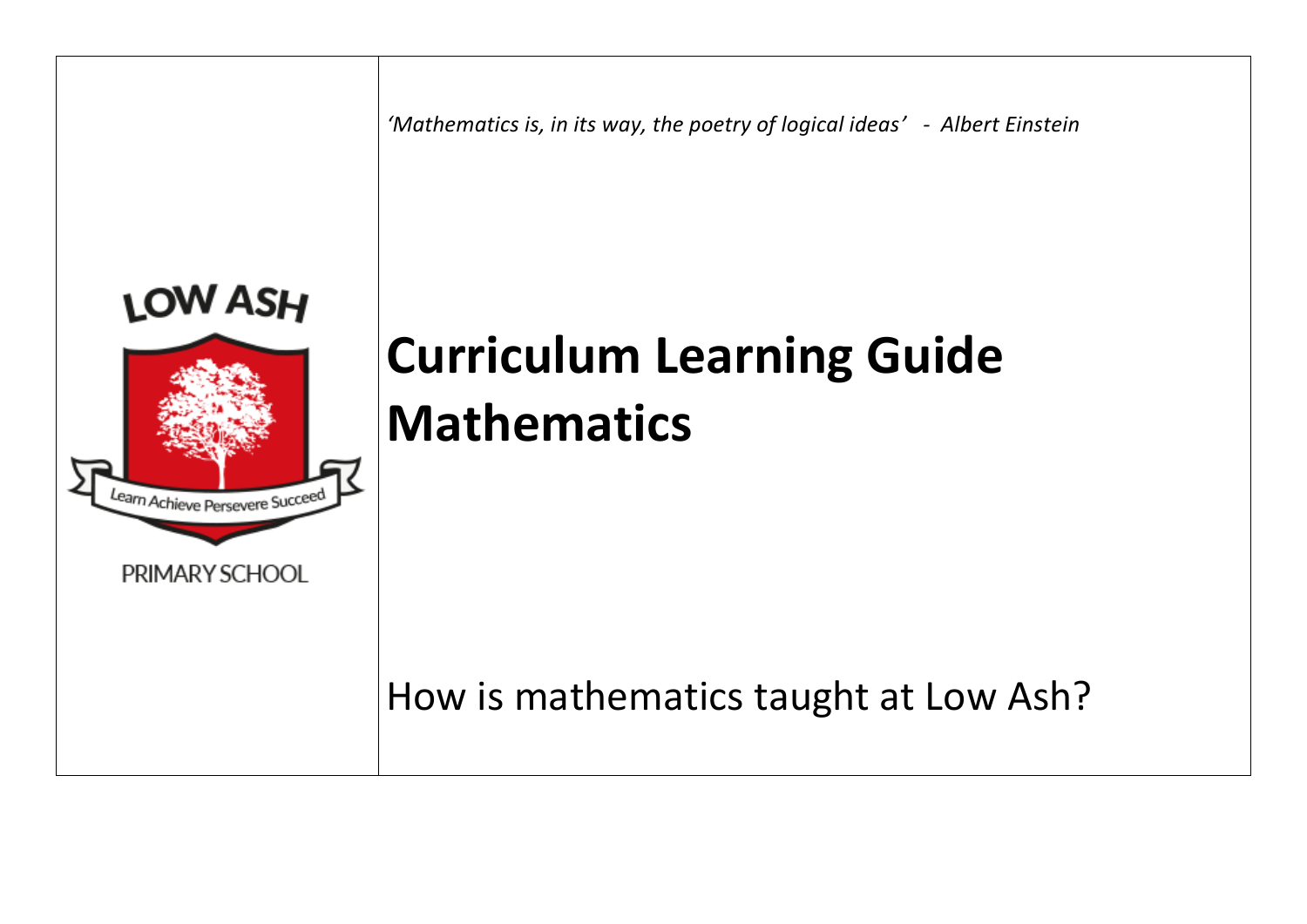## **Curriculum Intent**

At Low Ash Primary School, we aim that every pupil will be provided with the tools to develop into confident and successful mathematicians who have a thorough knowledge and understanding of the fundamentals of mathematics and can apply these independently in reasoning and problem solving including across the curriculum. We aim for our pupils to gain:

- Procedural fluency: knowing *how* to do mathematics
- Conceptual fluency: knowing *why* mathematics works

They can then build on this firm foundation to reason and solve problems.

At Low Ash we aim to dispel the myth that mathematics is an inherent skill known only to a few. We believe our curriculum facilitates every pupil, regardless of ability, to enjoy mathematics, appreciate the magic of mathematics and feel empowered to succeed.

## **Implementation**

At Low Ash Primary we have adopted a mastery approach to the teaching of mathematics having worked successfully for a number of years with the West Yorkshire Maths Hub.

• Small steps – At Low Ash we believe in the importance of small steps to ensure a deeply embedded curriculum which is accessible to all. We use the White Rose Maths and NCETM small steps to guide our planning and teaching.



- Concrete > Pictoral > Abstract At Low Ash, our curriculum design is underpinned by the idea that our pupils better understand mathematics if they are able to do and see the concepts before they can be expected to understand them abstractly. Every classroom has a range of manipulatives for use by pupils to aid their learning and they are exposed to a wide range of mathematical and real-life representations in their learning.
- Fluency At Low Ash we understand that fluency of learnt mathematics facts is essential to lower the cognitive load and enable our pupils to further their mathematics knowledge. We follow a carefully thought out timetable of KIRFs (Key Instant Recall Facts) which are frequently practised in lessons, where teachers link these to previous knowledge and other aspects of maths to develop a deep understanding, and through home learning.
- **Explore** At Low Ash we provide our pupils with a range of learning experiences to improve their reasoning and problem solving in maths. These include regular opportunities for open ended investigations; opportunities to describe, explain, convince, justify and prove their mathematics; hands-on investigations and applying their mathematics skills across the wider curriculum.
- Feedback & Intervention Teachers and teaching assistants provide on the spot, immediate feedback in lessons where possible, either with individual pupils, groups or whole class. The pupils at Low Ash follow a simple and effective feedback code policy to assess and improve their work independently. Where interventions are needed, our teachers facilitate this the same or next day where at all possible.
- Post Covid-19 Curriculum At Low Ash we continue to use AFL and low stakes assessment to ensure we are aware of the gaps in our pupils' mathematics learning as a result of the Covid- 19 pandemic and we continue to plan accordingly. Teachers will recap themes and topics as required as we move forward.
- Inclusion Where possible all pupils will follow their year group's curriculum with added support, scaffolding, resources and even smaller steps where needed. Occasionally, some pupils may be working well below their year group's curriculum. Where this is the case, teachers will design their lessons to include these pupils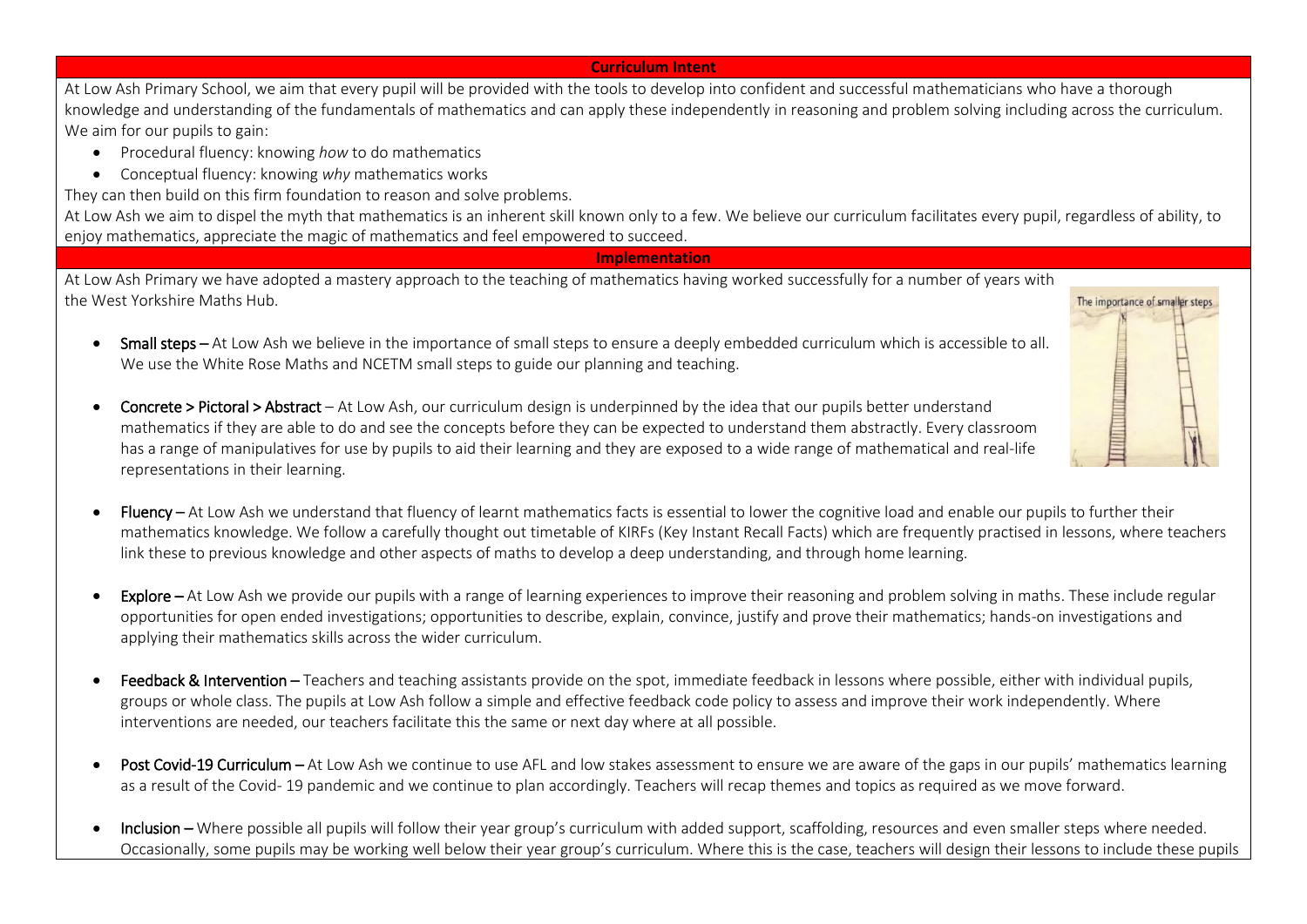as much as possible using suitable questioning and encouraging independence by planning using the same or similar topics (e.g. place value) but from a preceding year group's programme of study.

- Mathematics across the wider curriculum Teachers will identify and plan where mathematics can be incorporated into the wider curriculum. We, at Low Ash, believe it is essential for our pupils to understand these links and to appreciate the importance of mathematics in all facets of learning and in life.
- Teacher knowledge At Low Ash, we believe it is crucial for our teachers and teaching assistants to not only have a secure subject knowledge of mathematics but to constantly re-evaluate their teaching, being aware of common misconceptions and how to address these and to use effective questioning to enable the pupils to show their depth of understanding. Teachers and teaching assistants have access to ongoing CPD.
- Lesson structure We do not believe in a set, rigid lesson structure at Low Ash; instead, we trust our teachers to plan according to the needs of their pupils. However, there is an expectation that the vast majority of lessons will include:
	- **Counting**
	- Recapping/revising earlier learning yesterday, last week, last term
	- Fluency declarative (Kirfs and practising known facts) and procedural (strategies)
	- Teacher and pupil modelling

ı **Impact**

Empowering our pupils to believe themselves to be competent mathematicians; allowing them the opportunity to progress in their learning using small steps; ensuring multiple opportunities for practising fluency of mathematics facts; providing rigorous and challenging opportunities for deeper reasoning and mathematical understanding for all pupils; challenging pupils to make links across their maths learning and with other curriculum subjects and, above all, promoting a supportive and nurturing environment where mistakes are seen as a learning opportunity, will ensure our pupils leave Low Ash Primary School equipped with the skills and understanding needed and as competent, independent and confident mathematicians.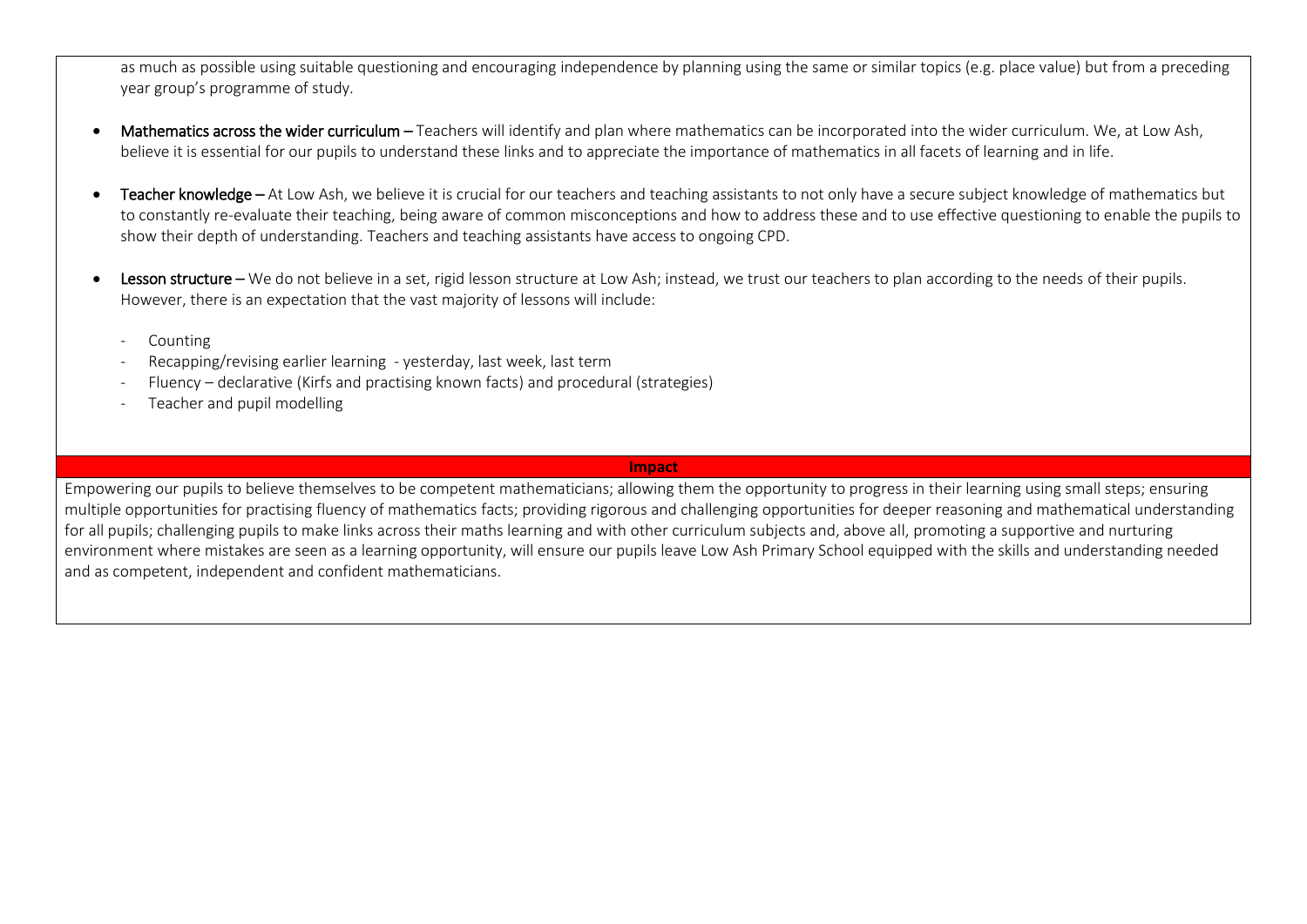|                                     | <b>Nursery</b>                                                                                                                                                                                                                                                                                                                                                         | <b>Reception</b>                                                                                                                          | Year 1                                                                                                                                                                                                            | <b>Year 2</b>                                                                                                                                                                                             | <b>Year 3</b>                                                                                                                                                 | Year <sub>4</sub>                                                                                                                                                                                                                              | Year <sub>5</sub>                                                                                                                                                                                                             | Year <sub>6</sub>                                                                                                  |
|-------------------------------------|------------------------------------------------------------------------------------------------------------------------------------------------------------------------------------------------------------------------------------------------------------------------------------------------------------------------------------------------------------------------|-------------------------------------------------------------------------------------------------------------------------------------------|-------------------------------------------------------------------------------------------------------------------------------------------------------------------------------------------------------------------|-----------------------------------------------------------------------------------------------------------------------------------------------------------------------------------------------------------|---------------------------------------------------------------------------------------------------------------------------------------------------------------|------------------------------------------------------------------------------------------------------------------------------------------------------------------------------------------------------------------------------------------------|-------------------------------------------------------------------------------------------------------------------------------------------------------------------------------------------------------------------------------|--------------------------------------------------------------------------------------------------------------------|
| <b>PV: Counting</b>                 | -Recite numbers<br>past 5<br>-Say one number<br>for each item in<br>order: 1,2,3,4,5<br>-Know that the last<br>number reached<br>when counting a<br>small set of objects<br>tells you how many<br>there are in total<br>(cardinal principle)                                                                                                                           | -Count objects,<br>actions and sounds<br>-Count beyond ten                                                                                | -Count to and across<br>100. forwards and<br>backwards, beginning<br>with 0 or 1, or from<br>any given number<br>-Count numbers to<br>100 in numerals;<br>count in multiples of<br>2, 5, 10                       | -Count in steps of<br>2,3 and 5 from 0,<br>and in tens from<br>any number,<br>forward and<br>backward                                                                                                     | -Count from 0 in<br>multiples of 4, 8,<br>50 and 100; find<br>10 or 100 more of<br>less than a given<br>number                                                | -Count in multiples<br>of 6,7,9,25 and<br>1000<br>-Count backwards<br>through zero to<br>include negative<br>numbers                                                                                                                           | -Count forwards<br>or backwards in<br>steps of powers of<br>10 for any given<br>number to to 1<br>million<br>-Count forwards<br>and backwards<br>with positive and<br>negative whole<br>numbers,<br>including through<br>zero |                                                                                                                    |
| PV:<br><b>Representing</b>          | -Develop fast<br>recognition of up<br>to 3 objects,<br>without having to<br>count them<br>individually<br>(subitising)<br>-Show finger<br>numbers up to 5<br>-Link numerals and<br>amounts: for<br>example, showing<br>the right number<br>of objects to match<br>the numeral, up to<br>5<br>-Experiment with<br>their own symbols<br>and marks as well<br>an numerals | -Subitise<br>-Link the number<br>symbol (numeral)<br>with its cardinal<br>number value<br>-Explore the<br>composition of<br>numbers to 10 | -Identify and<br>represent numbers<br>using objects and<br>pictoral<br>representations<br>-Read and write<br>numbers to 100 in<br>numerals<br>-Read and write<br>numbers from 1 to 20<br>in numerals and<br>words | -Read and write<br>numbers to at<br>least 100 in<br>numerals and in<br>words<br>-Identify,<br>represent and<br>estimate<br>numbers using<br>different<br>representations,<br>including the<br>number line | -Identify,<br>represent and<br>estimate numbers<br>using different<br>representations<br>-Read and write<br>numbers up to<br>1000 in numerals<br>and in words | -Identify,<br>represent and<br>estimate numbers<br>using different<br>representations<br>-Read Roman<br>numerals to 100<br>and know that<br>over time the<br>numeral system<br>changed to include<br>the concept of<br>zero and place<br>value | -Read, write,<br>(order and<br>compare)<br>numbers to at<br>least 1 million and<br>determine the<br>value of each digit<br>-Read Roman<br>numerals to 1000<br>(M) and recognise<br>years written in<br>Roman numerals         | -Read, write,<br>(order and<br>compare)<br>numbers up to 10<br>million and<br>determine the<br>value of each digit |
| <b>PV: Using &amp;</b><br>comparing | -Compare<br>quantitites using<br>language: 'more<br>than', 'fewer than'                                                                                                                                                                                                                                                                                                | -Compare numbers<br>-Understand the<br>'one more<br>than'/'one less<br>than' relationship<br>between<br>consecutive<br>numbers            | -Given a number,<br>identify one more and<br>one less                                                                                                                                                             | -Recognise the<br>place value of<br>each digit in a 2-<br>digit number<br>-Compare and<br>order numbers<br>from 0 up to 100;<br>use $\lt$ , $>$ and =<br>signs                                            | -Recognise the<br>place value of each<br>digit in a three-<br>digit number<br>-Compare and<br>order numbers up<br>to 1000                                     | -Find 1000 more<br>or less than a<br>given number<br>-Recognise the<br>place value of each<br>digit in a 4-digit<br>number<br>-Order and<br>compare numbers<br>beyond 1000                                                                     | -(Read, write)<br>order and<br>compare numbers<br>to at least 1<br>million and<br>determine the<br>value of each digit                                                                                                        | -(Read, write),<br>order and<br>compare numbers<br>up to 10 million<br>and determine<br>the value of each<br>digit |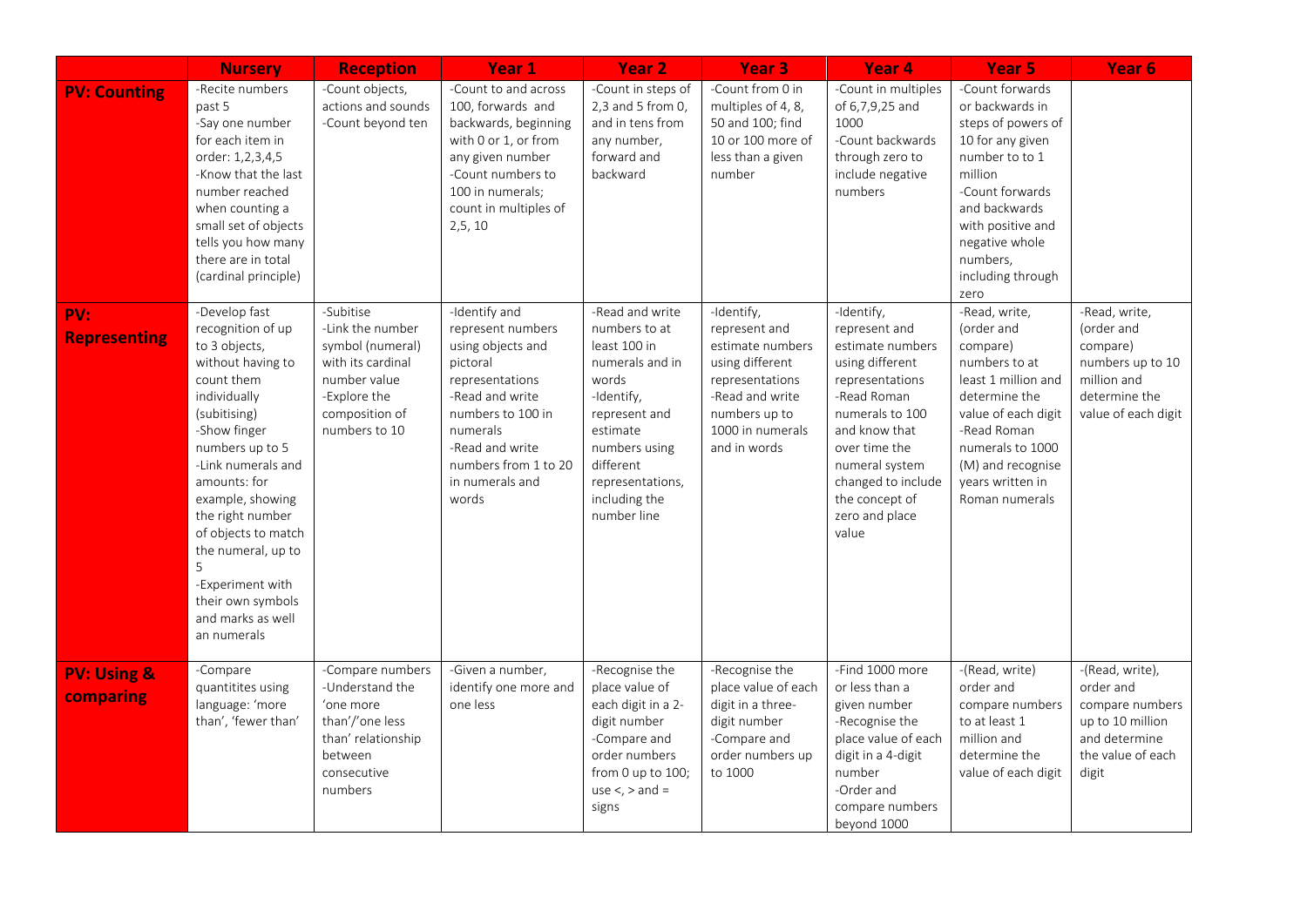| <b>PV: Problems</b><br>& rounding                                   | -Solve real world<br>mathematical<br>problems with<br>numbers up to 5 |                                                     |                                                                                                                                                                       | -Use place value<br>and number facts<br>to solve problems                                                                                                                                                                                                                                                                                                                                                                    | -Solve number<br>problems and<br>practical problems<br>involving these<br>ideas       | -Round any<br>number to the<br>nearest 10, 100 or<br>1000<br>-Solve number and<br>practical problems<br>that involve all of<br>the above and<br>with increasingly<br>larger numbers | -Interpret<br>negative numbers<br>in context<br>-Round any<br>number up to 1<br>million to the<br>nearest 10, 100,<br>1000, 10000 or<br>100000<br>-Solve number<br>problems and<br>practical<br>problems that<br>involve all of the<br>above | -Round any whole<br>number to a<br>required degree<br>of accuracy<br>-Use negative<br>numbers in<br>context and<br>calculate intervals<br>across zero<br>-Solve number<br>and practical<br>problems that<br>involve all of the<br>above |
|---------------------------------------------------------------------|-----------------------------------------------------------------------|-----------------------------------------------------|-----------------------------------------------------------------------------------------------------------------------------------------------------------------------|------------------------------------------------------------------------------------------------------------------------------------------------------------------------------------------------------------------------------------------------------------------------------------------------------------------------------------------------------------------------------------------------------------------------------|---------------------------------------------------------------------------------------|-------------------------------------------------------------------------------------------------------------------------------------------------------------------------------------|----------------------------------------------------------------------------------------------------------------------------------------------------------------------------------------------------------------------------------------------|-----------------------------------------------------------------------------------------------------------------------------------------------------------------------------------------------------------------------------------------|
| <b>Addition &amp;</b><br><b>Subtraction:</b>                        | <b>Nursery</b>                                                        | <b>Reception</b><br>-Automatically<br>recall number | Year 1<br>-Read, write and<br>interpret                                                                                                                               | <b>Year 2</b><br>-Recall and use<br>addition and                                                                                                                                                                                                                                                                                                                                                                             | Year <sub>3</sub><br>-Estimate the<br>answer to a                                     | Year 4<br>-Estimate and use<br>inverse operations                                                                                                                                   | Year 5<br>-Use rounding to<br>check answers to                                                                                                                                                                                               | Year 6                                                                                                                                                                                                                                  |
| Recall,<br>represent &<br><b>use</b>                                |                                                                       | bonds for numbers<br>0-5 and some to 10             | mathematical<br>statements involving<br>addition, subtraction<br>and equals signs<br>-Represent and use<br>number bonds and<br>related subtraction<br>facts within 20 | subtraction facts<br>to 20 fluently,<br>and derive and<br>use related facts<br>up to 100<br>-Show that<br>addition of two<br>numbers can be<br>done in any order<br>(commutative)<br>and subtraction<br>of one number<br>from another<br>cannot<br>-Recognise and<br>use the inverse<br>relationship<br>between addition<br>and subtraction<br>and use this to<br>check calculations<br>and solve missing<br>number problems | calculation and use<br>inverse operations<br>to check answers                         | to check answers<br>to a calculation                                                                                                                                                | calculations and<br>determine, in the<br>context of a<br>problem, levels of<br>accuracy                                                                                                                                                      |                                                                                                                                                                                                                                         |
| <b>Addition &amp;</b><br><b>Subtraction:</b><br><b>Calculations</b> |                                                                       |                                                     | -Add and subtract 1<br>and 2- digit numbers<br>to 20 including zero                                                                                                   | -Add and subtract<br>numbers using<br>concrete objects,<br>pictoral<br>representations,                                                                                                                                                                                                                                                                                                                                      | -Add and subtract<br>numbers mentally,<br>including:<br>*a 3-digit number<br>and ones | -Add and subtract<br>numbers with up<br>to 4 digitis using<br>the formal written<br>methods of<br>columnar addition                                                                 | -Add and subtract<br>whole numbers<br>with more than 4<br>digitis, including<br>using formal<br>written methods                                                                                                                              | -Perform mental<br>calculations,<br>including with<br>mixed operations<br>and large<br>numbers                                                                                                                                          |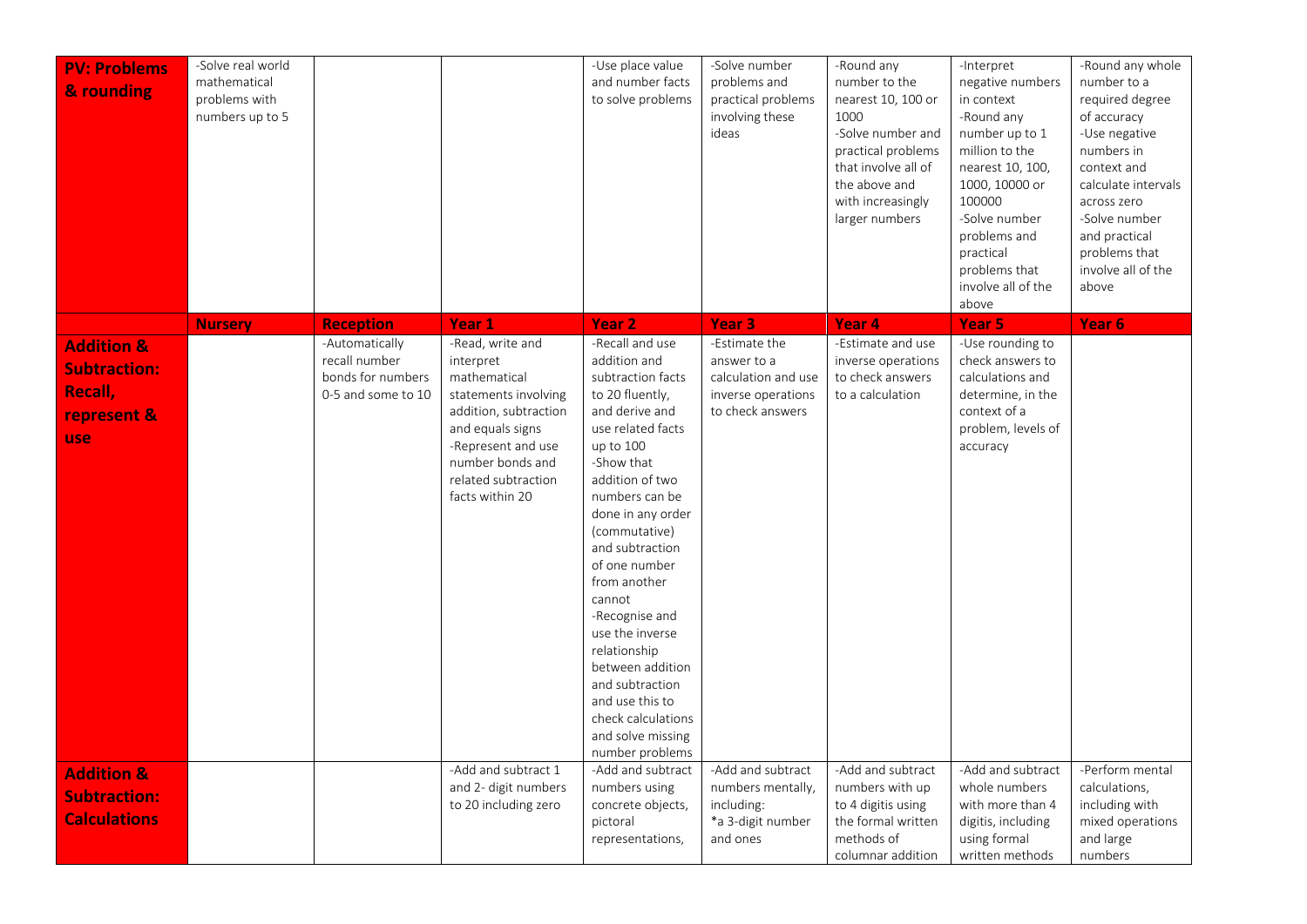| <b>Addition &amp;</b><br><b>Subtraction:</b><br><b>Solve</b><br>problems |                |                  | -Solve one step<br>problems that involve<br>addition and<br>subtraction, using<br>concrete objects and<br>pictorial | and mentally,<br>including:<br>*a 2-digit number<br>and ones<br>*a 2-digit number<br>and tens<br>*two 2-digit<br>numbers<br>*adding three 1-<br>digit numbers<br>-Solve problems<br>with addition and<br>subtraction;<br>*Using concrete<br>objects and<br>pictorial | *a 3-digit number<br>and tens<br>*a 3-digit number<br>and hundreds<br>-Add and subtract<br>numbers with up<br>to three digitis,<br>using formal<br>written methods<br>of columnar<br>addition and<br>subtraction<br>-Solve problems<br>including missing<br>number problems,<br>using number<br>facts, place value,<br>and more complex | and subtraction<br>where appropriate<br>-Solve addition<br>and subtraction<br>two-step problems<br>in contexts,<br>deciding which<br>operations and | -Add and subtract<br>numbers mentally<br>with increasingly<br>large numbers<br>-Solve addition<br>and subtraction<br>multi-step<br>problems in<br>contexts, deciding<br>which operations                                    | -Use their<br>knowledge of the<br>order of<br>operations to<br>carry out<br>calculations<br>involving the four<br>operations<br>-Solve addition<br>and subtraction<br>multi-step<br>problems in<br>contexts, deciding<br>which operations |
|--------------------------------------------------------------------------|----------------|------------------|---------------------------------------------------------------------------------------------------------------------|----------------------------------------------------------------------------------------------------------------------------------------------------------------------------------------------------------------------------------------------------------------------|-----------------------------------------------------------------------------------------------------------------------------------------------------------------------------------------------------------------------------------------------------------------------------------------------------------------------------------------|-----------------------------------------------------------------------------------------------------------------------------------------------------|-----------------------------------------------------------------------------------------------------------------------------------------------------------------------------------------------------------------------------|-------------------------------------------------------------------------------------------------------------------------------------------------------------------------------------------------------------------------------------------|
|                                                                          |                |                  | representations, and<br>missing number<br>problems such as 7 =<br>$* - 9$                                           | representations,<br>including those<br>involving<br>numbers,<br>quantities and<br>measures<br>*apply their<br>increasing<br>knowledge of<br>mental and<br>written methods                                                                                            | addition and<br>subtraction                                                                                                                                                                                                                                                                                                             | methods to use<br>and why                                                                                                                           | and methods to<br>use and why<br>-Solve problems<br>involving addition,<br>subtraction,<br>multiplication and<br>division and a<br>combination of<br>these, including<br>understanding the<br>meaning of the<br>equals sign | and methods to<br>use and why                                                                                                                                                                                                             |
|                                                                          | <b>Nursery</b> | <b>Reception</b> | Year <sub>1</sub>                                                                                                   | <b>Year 2</b>                                                                                                                                                                                                                                                        | Year <sub>3</sub>                                                                                                                                                                                                                                                                                                                       | Year <sub>4</sub>                                                                                                                                   | Year <sub>5</sub>                                                                                                                                                                                                           | Year <sub>6</sub>                                                                                                                                                                                                                         |
| <b>Multiplication</b>                                                    |                |                  |                                                                                                                     | -Recall and use                                                                                                                                                                                                                                                      | -Recall and use                                                                                                                                                                                                                                                                                                                         | -Recall                                                                                                                                             | -Identify multiples                                                                                                                                                                                                         | -Identify common                                                                                                                                                                                                                          |
| & Division:                                                              |                |                  |                                                                                                                     | multiplication and<br>divison facts for                                                                                                                                                                                                                              | multiplication and<br>division facts for                                                                                                                                                                                                                                                                                                | multiplication and<br>division fatcs for                                                                                                            | and factors,<br>including finding                                                                                                                                                                                           | factors, common<br>multiples and                                                                                                                                                                                                          |
| Recall,                                                                  |                |                  |                                                                                                                     | the 2,5 and 10                                                                                                                                                                                                                                                       | the $3,4$ and $8$                                                                                                                                                                                                                                                                                                                       | multiplication                                                                                                                                      | all factor pairs of                                                                                                                                                                                                         | prime numbers                                                                                                                                                                                                                             |
| represent and                                                            |                |                  |                                                                                                                     | multipication                                                                                                                                                                                                                                                        | multiplication                                                                                                                                                                                                                                                                                                                          | tables up to 12x 12                                                                                                                                 | a numbers and                                                                                                                                                                                                               | -Use estimation                                                                                                                                                                                                                           |
| use                                                                      |                |                  |                                                                                                                     | tables, including<br>recognising odd                                                                                                                                                                                                                                 | tables                                                                                                                                                                                                                                                                                                                                  | -Use place value,<br>known and derived                                                                                                              | common factors<br>of two numbers                                                                                                                                                                                            | to check answers<br>to calculations                                                                                                                                                                                                       |
|                                                                          |                |                  |                                                                                                                     | and even                                                                                                                                                                                                                                                             |                                                                                                                                                                                                                                                                                                                                         | facts to multiply                                                                                                                                   | -Know and use                                                                                                                                                                                                               | and determine, in                                                                                                                                                                                                                         |
|                                                                          |                |                  |                                                                                                                     | numbers                                                                                                                                                                                                                                                              |                                                                                                                                                                                                                                                                                                                                         | and divide                                                                                                                                          | the vocabulary of                                                                                                                                                                                                           | the context of a                                                                                                                                                                                                                          |
|                                                                          |                |                  |                                                                                                                     | -Show that                                                                                                                                                                                                                                                           |                                                                                                                                                                                                                                                                                                                                         | mentally,                                                                                                                                           | prime numbers,                                                                                                                                                                                                              | problem, an                                                                                                                                                                                                                               |
|                                                                          |                |                  |                                                                                                                     | multiplication of<br>two numbers can                                                                                                                                                                                                                                 |                                                                                                                                                                                                                                                                                                                                         | including:<br>multiplying by 0                                                                                                                      | prime factors and<br>composite (non-                                                                                                                                                                                        | appropriate<br>degree of                                                                                                                                                                                                                  |
|                                                                          |                |                  |                                                                                                                     | be done in any                                                                                                                                                                                                                                                       |                                                                                                                                                                                                                                                                                                                                         | and 1; dividing by                                                                                                                                  | prime) numbers                                                                                                                                                                                                              | accuracy                                                                                                                                                                                                                                  |
|                                                                          |                |                  |                                                                                                                     | order                                                                                                                                                                                                                                                                |                                                                                                                                                                                                                                                                                                                                         | 1; multiplying                                                                                                                                      | -Establish                                                                                                                                                                                                                  |                                                                                                                                                                                                                                           |
|                                                                          |                |                  |                                                                                                                     | (commutative)                                                                                                                                                                                                                                                        |                                                                                                                                                                                                                                                                                                                                         | together 3                                                                                                                                          | whether a                                                                                                                                                                                                                   |                                                                                                                                                                                                                                           |
|                                                                          |                |                  |                                                                                                                     | and division of                                                                                                                                                                                                                                                      |                                                                                                                                                                                                                                                                                                                                         | numbers                                                                                                                                             | number up to 100                                                                                                                                                                                                            |                                                                                                                                                                                                                                           |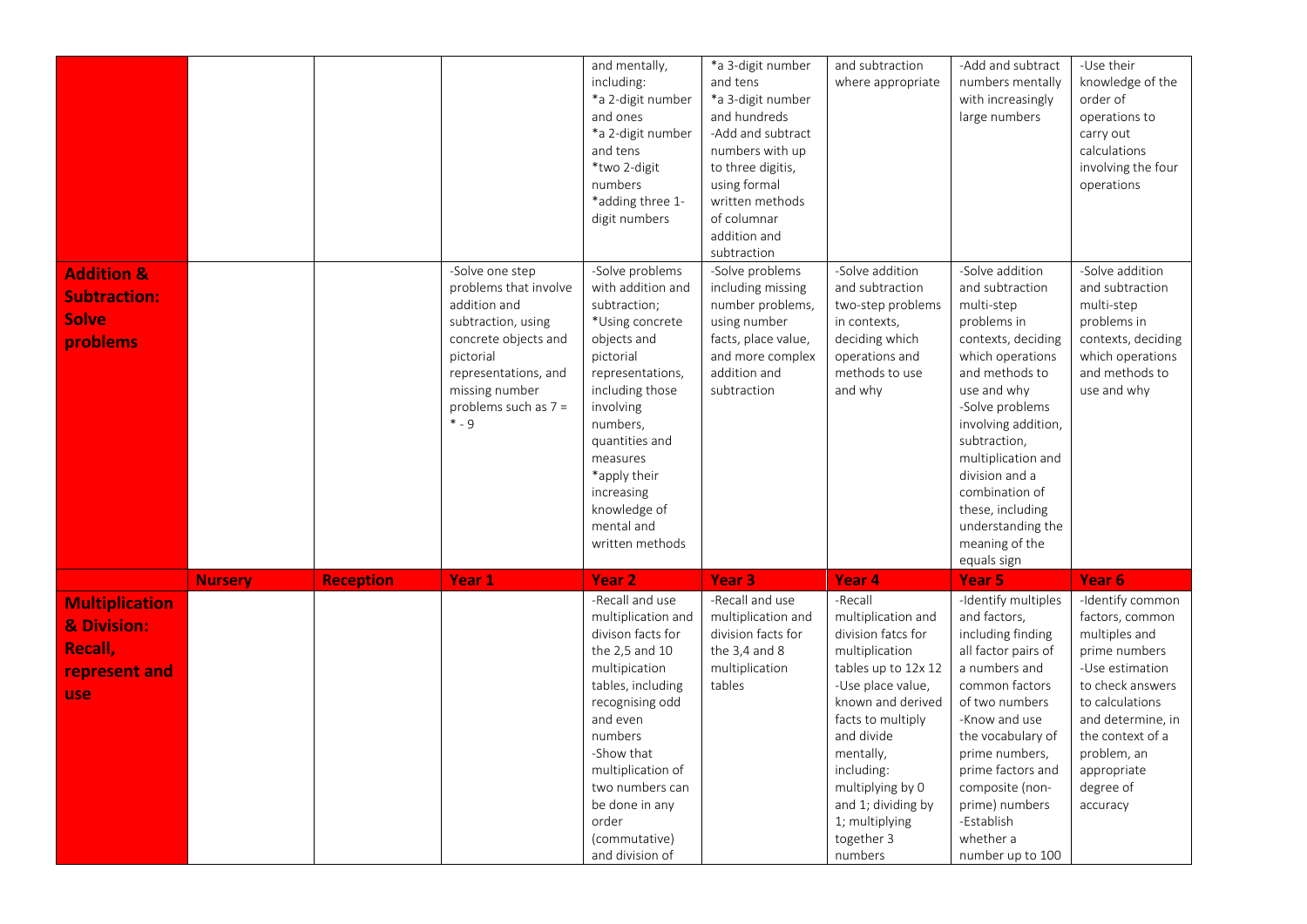|                       |  | one number by      |                     | -Recognise and    | is prime and recall              |                                       |
|-----------------------|--|--------------------|---------------------|-------------------|----------------------------------|---------------------------------------|
|                       |  | another cannot     |                     | use factor pairs  | prime numbers                    |                                       |
|                       |  |                    |                     | and commutativity | up to 19                         |                                       |
|                       |  |                    |                     | in mental         |                                  |                                       |
|                       |  |                    |                     | calculations      |                                  |                                       |
| <b>Multiplication</b> |  | -Calculate         | -Write and          | -Multiply 2-digit | -Multiply                        | -Multiply nulti-                      |
|                       |  | mathematical       | calculate           | and 3-digit       | numbers up to 4                  | digit numbers up                      |
| & Division:           |  | statements for     | mathematical        | numbers by a 1-   | digits by a 1-digit              | to 4 sigits by a 2-                   |
| <b>Calculations</b>   |  | multiplication and | statements for      | digit numbers     | or 2-digit number                | digit whole                           |
|                       |  | division within    | multiplication and  | using formal      | using a formal                   | number using the                      |
|                       |  | the multiplication | division using the  | written layout    | written method,                  | formal written                        |
|                       |  | tables and write   | multiplication      |                   | including long                   | method of long                        |
|                       |  | them using the     | tables that they    |                   | multiplication for               | multiplication                        |
|                       |  | multiplication,    | know, including for |                   | 2-digit numbers                  | -Divide numbers                       |
|                       |  | division and       | 2-digit numbers     |                   | -Multiply and                    | up to 4 digitis by a                  |
|                       |  | equals signs       | times 1-digit       |                   | divide numbers                   | 2-digt whole                          |
|                       |  |                    | numbers, using      |                   | mentally drawing                 | number using the                      |
|                       |  |                    | mental and          |                   | upon known facts                 | formal written                        |
|                       |  |                    | progressing to      |                   | -Divide numbers                  | method of long                        |
|                       |  |                    | formal written      |                   | up to 4 digits by a              | division, and                         |
|                       |  |                    | methods             |                   | 1-digit number                   | interpret                             |
|                       |  |                    |                     |                   | using the formal                 | remainders as                         |
|                       |  |                    |                     |                   | written method of                | whole number                          |
|                       |  |                    |                     |                   | short division and               | remainders,                           |
|                       |  |                    |                     |                   | interpret                        | fractions, or by                      |
|                       |  |                    |                     |                   | remainders                       | rounding, as                          |
|                       |  |                    |                     |                   |                                  |                                       |
|                       |  |                    |                     |                   | appropriately for<br>the context | appropriate for<br>the context        |
|                       |  |                    |                     |                   | -Multiply and                    | -Divide numbers                       |
|                       |  |                    |                     |                   |                                  |                                       |
|                       |  |                    |                     |                   | divide whole<br>numbers and      | up to 4 digits by a<br>2-digti number |
|                       |  |                    |                     |                   | those involving                  | using the formal                      |
|                       |  |                    |                     |                   |                                  |                                       |
|                       |  |                    |                     |                   | decimals by 10,                  | written method of<br>short division   |
|                       |  |                    |                     |                   | 100 and 1000                     |                                       |
|                       |  |                    |                     |                   |                                  | where                                 |
|                       |  |                    |                     |                   |                                  | appropriate,                          |
|                       |  |                    |                     |                   |                                  | interpreting<br>remainders            |
|                       |  |                    |                     |                   |                                  |                                       |
|                       |  |                    |                     |                   |                                  | according to the                      |
|                       |  |                    |                     |                   |                                  | context                               |
|                       |  |                    |                     |                   |                                  | -Perform mental                       |
|                       |  |                    |                     |                   |                                  | calculations,                         |
|                       |  |                    |                     |                   |                                  | including with                        |
|                       |  |                    |                     |                   |                                  | mixed operations                      |
|                       |  |                    |                     |                   |                                  | and large                             |
|                       |  |                    |                     |                   |                                  | numbers                               |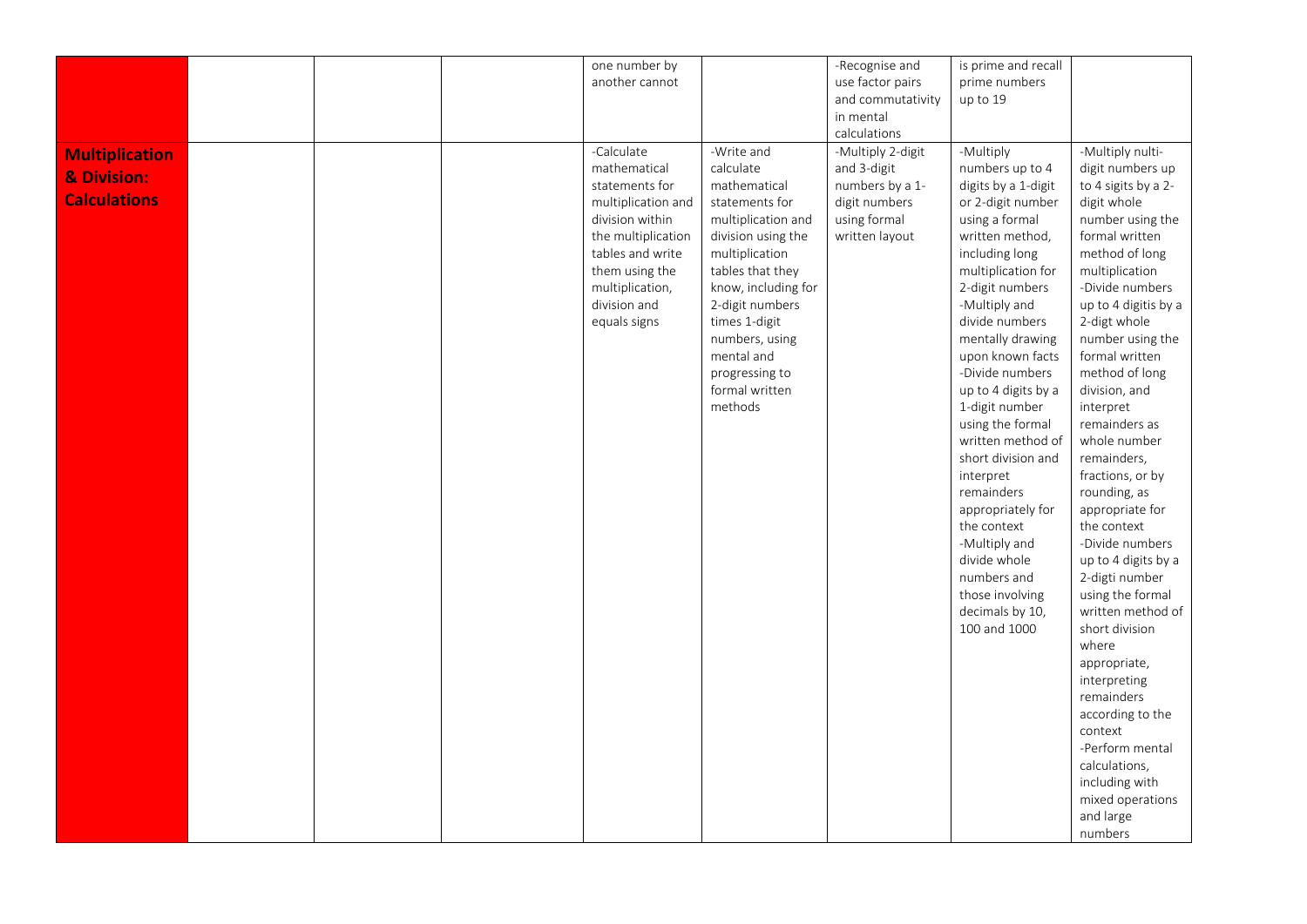| <b>Multiplication</b><br>& Division:<br><b>Solve</b><br>problems    |                |                  | -Solve 1-step<br>problems involving<br>multiplication and<br>division, by<br>calculating the<br>answer using<br>concrete objects,<br>pictorial<br>representation and<br>arrays with the<br>support of the<br>teacher | -Solve problems<br>involving<br>multiplication and<br>division, using<br>materials, arrays,<br>repeated<br>addition, mental<br>methods, and<br>multiplication and<br>division facts,<br>including<br>problems in<br>contexts | -Solve problems<br>including missing<br>number problems,<br>involving<br>multiplication and<br>division, including<br>positive integer<br>scaling problems<br>and<br>correspondence<br>problesm in which<br>n objects are<br>connected to m<br>objects                                                                                                                             | -Solve problems<br>involving<br>multiplying and<br>adding, including<br>using the<br>distributive law to<br>multiply 2-digit<br>numbers by 1-<br>digit, integer<br>scaling problems<br>and harder<br>correspondence<br>problems such as n<br>objects are<br>connected to m<br>objects | -Solve problems<br>involving<br>multiplication and<br>division including<br>using their<br>knowledge of<br>factors and<br>multiples, squares<br>and cubes                                                                                                                                                                      | -Solve problems<br>involving addition,<br>subtraction,<br>multiplication and<br>division                                     |
|---------------------------------------------------------------------|----------------|------------------|----------------------------------------------------------------------------------------------------------------------------------------------------------------------------------------------------------------------|------------------------------------------------------------------------------------------------------------------------------------------------------------------------------------------------------------------------------|------------------------------------------------------------------------------------------------------------------------------------------------------------------------------------------------------------------------------------------------------------------------------------------------------------------------------------------------------------------------------------|---------------------------------------------------------------------------------------------------------------------------------------------------------------------------------------------------------------------------------------------------------------------------------------|--------------------------------------------------------------------------------------------------------------------------------------------------------------------------------------------------------------------------------------------------------------------------------------------------------------------------------|------------------------------------------------------------------------------------------------------------------------------|
| <b>Multiplication</b><br>& Division:<br><b>Combined</b><br>problems |                |                  |                                                                                                                                                                                                                      |                                                                                                                                                                                                                              |                                                                                                                                                                                                                                                                                                                                                                                    |                                                                                                                                                                                                                                                                                       | -Solve problems<br>involving addition,<br>subtraction,<br>multiplication and<br>division and a<br>combination of<br>these, including<br>understanding of<br>the menaing of<br>the equals sign                                                                                                                                  | -Use their<br>knowledge of the<br>order of<br>operations to<br>carry out<br>calculations<br>involving the four<br>operations |
| <b>Fractions:</b>                                                   | <b>Nursery</b> | <b>Reception</b> | Year <sub>1</sub><br>-Recognise, find and                                                                                                                                                                            | Year <sub>2</sub><br>-Recognise, find,                                                                                                                                                                                       | Year <sub>3</sub><br>-Count up and                                                                                                                                                                                                                                                                                                                                                 | Year 4<br>-Count up and                                                                                                                                                                                                                                                               | Year 5<br>-Identify, name                                                                                                                                                                                                                                                                                                      | Year 6                                                                                                                       |
| <b>Recognise and</b><br>write                                       |                |                  | names a half as one<br>of two equal parts of<br>an object, shape or<br>quantity<br>-Recognise, find and<br>name a quarter as<br>one of four equal<br>parts of an object,<br>shape or quantity                        | name and write<br>fractions $1/3$ , $\frac{1}{4}$ ,<br>$2/4$ , $\frac{3}{4}$ of a length,<br>shape, set of<br>objects or<br>quantity                                                                                         | down in tenths;<br>recognise that<br>tenths arise from<br>dividing an object<br>into 10 equal parts<br>and in dividing 1-<br>digit numbers of<br>quantities by 10<br>-Recognise, find<br>and write fractions<br>of a discrete set of<br>objects: unit<br>fractions and non-<br>unit fractions with<br>small<br>denominators<br>-Recognise and<br>use fractions as<br>numbers: unit | down in<br>hundredths:<br>recognise that<br>hundredths arise<br>when dividing an<br>object by one<br>hundred and<br>dividing tenths by<br>10                                                                                                                                          | and write<br>equivalent<br>fractions of a<br>given fraction,<br>represented<br>visually, including<br>tenths and<br>hundredths<br>-Recognise mixed<br>numbers and<br>improper<br>fractions and<br>convert from one<br>form to the other<br>and write<br>mathematical<br>statements >1 as<br>a mixed number<br>(for example 2/5 |                                                                                                                              |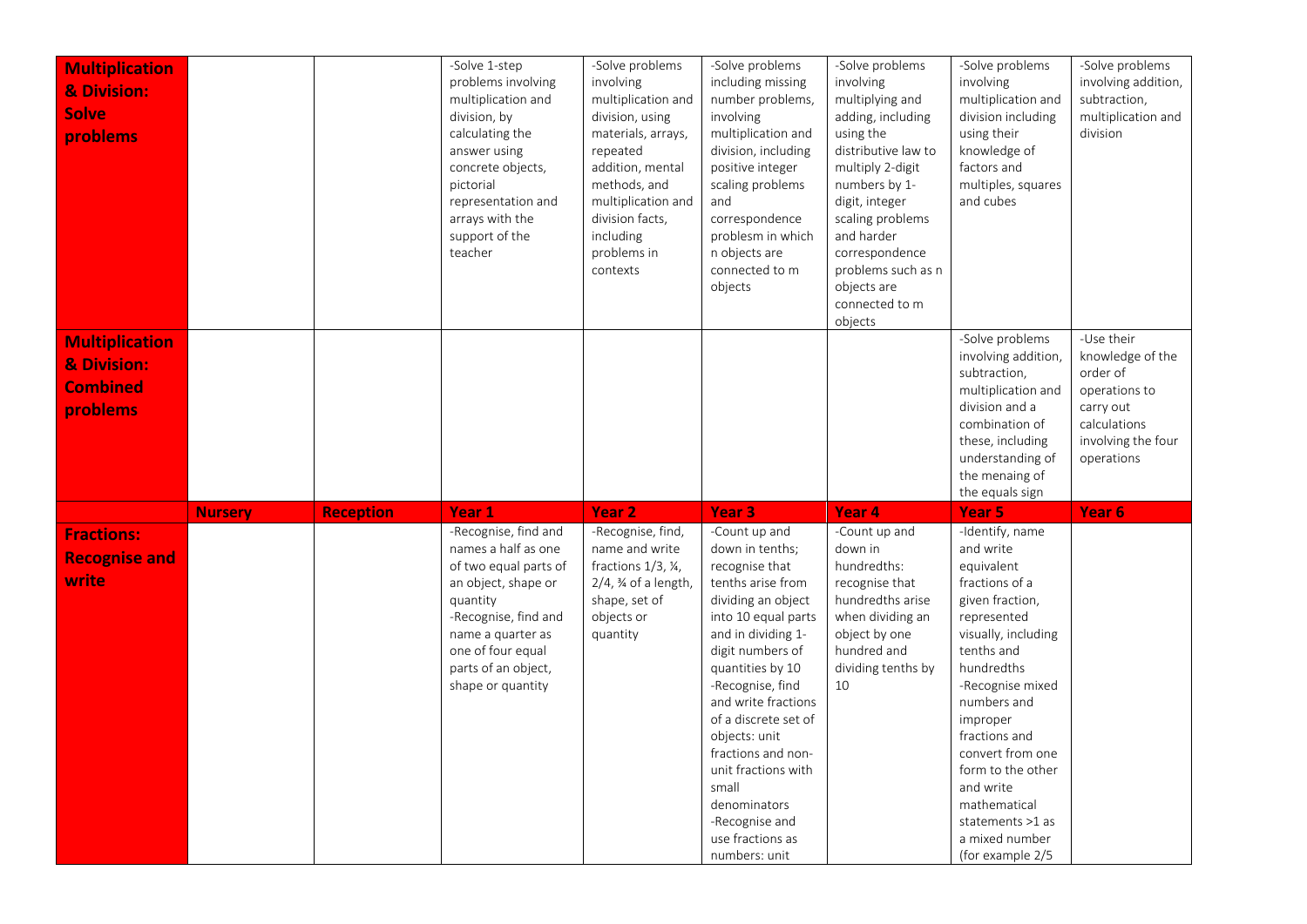| <b>Fractions:</b><br><b>Compare</b>           |  | -Recognise the<br>equivalance of<br>$2/4$ and $1/2$          | fractions and non-<br>unit fractions with<br>small<br>denominators<br>-Recognise and<br>show using<br>diagrams,<br>equivalent<br>fractions with<br>small<br>denominators<br>-Compare and<br>order unit<br>fractions, and<br>fractions with the<br>same<br>denominators | -Recognise and<br>show, using<br>diagrams, families<br>of common<br>equivalent<br>fractions                                                                                        | $+4/5 = 6/5 = 1$<br>1/5<br>-Compare and<br>order fractions<br>whose<br>denominators are<br>all multiples of<br>the same number                                                                                                                               | -Use common<br>factors to simplify<br>fractions: use<br>common<br>multiples to<br>express fractions<br>in the same<br>denomination<br>-Compare and<br>order fractions,<br>including fractions<br>>1                                                                                                                                                                                                 |
|-----------------------------------------------|--|--------------------------------------------------------------|------------------------------------------------------------------------------------------------------------------------------------------------------------------------------------------------------------------------------------------------------------------------|------------------------------------------------------------------------------------------------------------------------------------------------------------------------------------|--------------------------------------------------------------------------------------------------------------------------------------------------------------------------------------------------------------------------------------------------------------|-----------------------------------------------------------------------------------------------------------------------------------------------------------------------------------------------------------------------------------------------------------------------------------------------------------------------------------------------------------------------------------------------------|
| <b>Fractions:</b><br><b>Calculations</b>      |  | -Write simple<br>fractions for<br>example, 1/2 of 6<br>$=$ 3 | -Add and subtract<br>fractions with the<br>same denominator<br>within one whole<br>(for example $5/7 +$<br>$1/7 = 6/7$                                                                                                                                                 | -Add and subtract<br>fractions with the<br>same denominator                                                                                                                        | -Add and subtract<br>fractions with the<br>same<br>denominator and<br>denominators<br>that are multiples<br>of the same<br>number<br>-Multiply proper<br>fractions and<br>mixed numbers<br>by whole<br>numbers,<br>supported by<br>materials and<br>diagrams | -Add and subtract<br>fractions with<br>different<br>denominators and<br>mixed numbers,<br>using the concept<br>of equivalent<br>fractions<br>-Multiply simple<br>pairs of proper<br>fractions, writing<br>the answer in its<br>simplest form (for<br>example $\frac{1}{4} \times \frac{1}{2} =$<br>1/8)<br>-Divide proper<br>fractions by whole<br>numbers (for<br>example, $1/3 \div 2$<br>$= 1/6$ |
| <b>Fractions:</b><br><b>Solve</b><br>problems |  |                                                              | -Solve problems<br>that involve all the<br>above                                                                                                                                                                                                                       | -Solve problems<br>involving<br>increasingly harder<br>fractions to<br>calculate<br>quantities, and<br>fractions to divide<br>quantities,<br>including non-unit<br>fractions where |                                                                                                                                                                                                                                                              |                                                                                                                                                                                                                                                                                                                                                                                                     |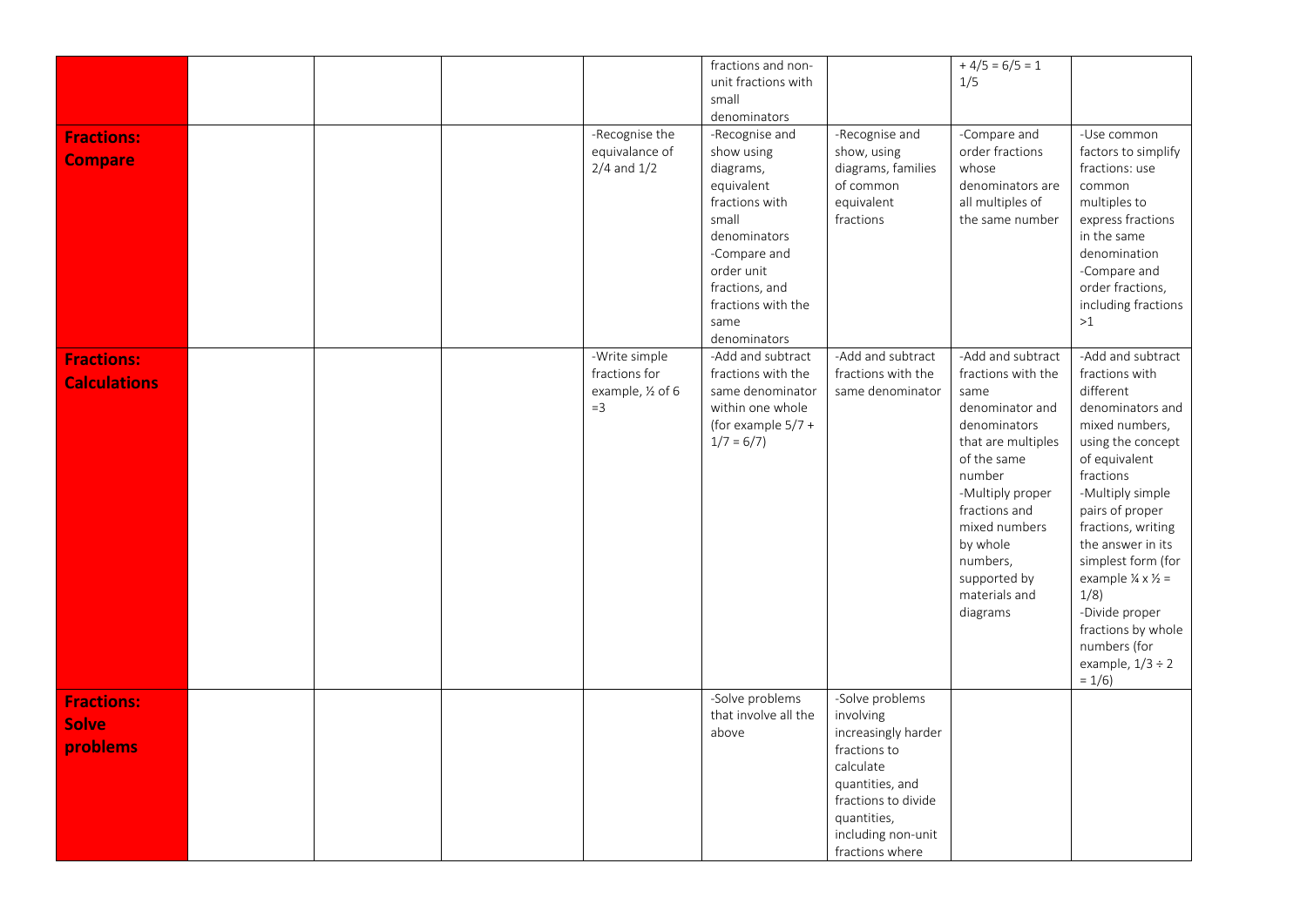| whole number<br>-Recognise and<br>-Read and write<br><b>Decimals:</b><br>write decimal<br>decimal numbers<br>of each digit in<br><b>Recognise and</b><br>equivalents of any<br>(for example, 0.71<br>write<br>three decimal<br>number of tenths<br>$= 71/100$<br>or hundredths<br>-Recognise and<br>places<br>-Recognise and<br>use thousandths<br>write decimal<br>and realte them<br>equivalents to 1/4,<br>to tenths,<br>$\frac{1}{2}$ . $\frac{3}{4}$<br>hundredths and<br>decimal<br>equivalents<br>-Round decimals<br>-Round decimals<br><b>Decimals:</b><br>with one decimal<br>with two decimal<br><b>Compare</b><br>place to the<br>places to the<br>nearest whole<br>nearest whole<br>number<br>number and to<br>-Compare<br>one decimal place<br>numbers with the<br>-Read, write,<br>same number of<br>order and<br>decimal places up<br>compare numbers<br>to two decimal<br>with up to three<br>places<br>decimal places<br>-Find the effect of<br>-Solve problems<br>-Multiply and<br><b>Decimals:</b><br>dividing a 1-digit<br>involving numbers<br>divide numbers<br><b>Calculations &amp;</b><br>or 2-digit number<br>up to 3 decimal<br>by 10, 100 & 1000<br>problems<br>by 10 & 100<br>places<br>-Idenitifying the<br>to 3 decimal<br>value of the digits<br>places<br>in the answer as<br>one, tenths and<br>hundredths<br>to 2 decimal<br>places by whole<br>numbers<br>-Use written<br>division methods<br>in cases where<br>the answer has up<br>to 2 decimal<br>places<br>-Solve problems<br>which require<br>answers to be<br>rounded to |  |  |  | the answer is a |                     |
|--------------------------------------------------------------------------------------------------------------------------------------------------------------------------------------------------------------------------------------------------------------------------------------------------------------------------------------------------------------------------------------------------------------------------------------------------------------------------------------------------------------------------------------------------------------------------------------------------------------------------------------------------------------------------------------------------------------------------------------------------------------------------------------------------------------------------------------------------------------------------------------------------------------------------------------------------------------------------------------------------------------------------------------------------------------------------------------------------------------------------------------------------------------------------------------------------------------------------------------------------------------------------------------------------------------------------------------------------------------------------------------------------------------------------------------------------------------------------------------------------------------------------------------------------------------------|--|--|--|-----------------|---------------------|
|                                                                                                                                                                                                                                                                                                                                                                                                                                                                                                                                                                                                                                                                                                                                                                                                                                                                                                                                                                                                                                                                                                                                                                                                                                                                                                                                                                                                                                                                                                                                                                    |  |  |  |                 |                     |
|                                                                                                                                                                                                                                                                                                                                                                                                                                                                                                                                                                                                                                                                                                                                                                                                                                                                                                                                                                                                                                                                                                                                                                                                                                                                                                                                                                                                                                                                                                                                                                    |  |  |  |                 | -Identify the value |
|                                                                                                                                                                                                                                                                                                                                                                                                                                                                                                                                                                                                                                                                                                                                                                                                                                                                                                                                                                                                                                                                                                                                                                                                                                                                                                                                                                                                                                                                                                                                                                    |  |  |  |                 |                     |
|                                                                                                                                                                                                                                                                                                                                                                                                                                                                                                                                                                                                                                                                                                                                                                                                                                                                                                                                                                                                                                                                                                                                                                                                                                                                                                                                                                                                                                                                                                                                                                    |  |  |  |                 | numbers given to    |
|                                                                                                                                                                                                                                                                                                                                                                                                                                                                                                                                                                                                                                                                                                                                                                                                                                                                                                                                                                                                                                                                                                                                                                                                                                                                                                                                                                                                                                                                                                                                                                    |  |  |  |                 |                     |
|                                                                                                                                                                                                                                                                                                                                                                                                                                                                                                                                                                                                                                                                                                                                                                                                                                                                                                                                                                                                                                                                                                                                                                                                                                                                                                                                                                                                                                                                                                                                                                    |  |  |  |                 |                     |
|                                                                                                                                                                                                                                                                                                                                                                                                                                                                                                                                                                                                                                                                                                                                                                                                                                                                                                                                                                                                                                                                                                                                                                                                                                                                                                                                                                                                                                                                                                                                                                    |  |  |  |                 |                     |
|                                                                                                                                                                                                                                                                                                                                                                                                                                                                                                                                                                                                                                                                                                                                                                                                                                                                                                                                                                                                                                                                                                                                                                                                                                                                                                                                                                                                                                                                                                                                                                    |  |  |  |                 |                     |
|                                                                                                                                                                                                                                                                                                                                                                                                                                                                                                                                                                                                                                                                                                                                                                                                                                                                                                                                                                                                                                                                                                                                                                                                                                                                                                                                                                                                                                                                                                                                                                    |  |  |  |                 |                     |
|                                                                                                                                                                                                                                                                                                                                                                                                                                                                                                                                                                                                                                                                                                                                                                                                                                                                                                                                                                                                                                                                                                                                                                                                                                                                                                                                                                                                                                                                                                                                                                    |  |  |  |                 |                     |
|                                                                                                                                                                                                                                                                                                                                                                                                                                                                                                                                                                                                                                                                                                                                                                                                                                                                                                                                                                                                                                                                                                                                                                                                                                                                                                                                                                                                                                                                                                                                                                    |  |  |  |                 |                     |
|                                                                                                                                                                                                                                                                                                                                                                                                                                                                                                                                                                                                                                                                                                                                                                                                                                                                                                                                                                                                                                                                                                                                                                                                                                                                                                                                                                                                                                                                                                                                                                    |  |  |  |                 |                     |
|                                                                                                                                                                                                                                                                                                                                                                                                                                                                                                                                                                                                                                                                                                                                                                                                                                                                                                                                                                                                                                                                                                                                                                                                                                                                                                                                                                                                                                                                                                                                                                    |  |  |  |                 |                     |
|                                                                                                                                                                                                                                                                                                                                                                                                                                                                                                                                                                                                                                                                                                                                                                                                                                                                                                                                                                                                                                                                                                                                                                                                                                                                                                                                                                                                                                                                                                                                                                    |  |  |  |                 |                     |
|                                                                                                                                                                                                                                                                                                                                                                                                                                                                                                                                                                                                                                                                                                                                                                                                                                                                                                                                                                                                                                                                                                                                                                                                                                                                                                                                                                                                                                                                                                                                                                    |  |  |  |                 |                     |
|                                                                                                                                                                                                                                                                                                                                                                                                                                                                                                                                                                                                                                                                                                                                                                                                                                                                                                                                                                                                                                                                                                                                                                                                                                                                                                                                                                                                                                                                                                                                                                    |  |  |  |                 |                     |
|                                                                                                                                                                                                                                                                                                                                                                                                                                                                                                                                                                                                                                                                                                                                                                                                                                                                                                                                                                                                                                                                                                                                                                                                                                                                                                                                                                                                                                                                                                                                                                    |  |  |  |                 |                     |
|                                                                                                                                                                                                                                                                                                                                                                                                                                                                                                                                                                                                                                                                                                                                                                                                                                                                                                                                                                                                                                                                                                                                                                                                                                                                                                                                                                                                                                                                                                                                                                    |  |  |  |                 |                     |
|                                                                                                                                                                                                                                                                                                                                                                                                                                                                                                                                                                                                                                                                                                                                                                                                                                                                                                                                                                                                                                                                                                                                                                                                                                                                                                                                                                                                                                                                                                                                                                    |  |  |  |                 |                     |
|                                                                                                                                                                                                                                                                                                                                                                                                                                                                                                                                                                                                                                                                                                                                                                                                                                                                                                                                                                                                                                                                                                                                                                                                                                                                                                                                                                                                                                                                                                                                                                    |  |  |  |                 |                     |
|                                                                                                                                                                                                                                                                                                                                                                                                                                                                                                                                                                                                                                                                                                                                                                                                                                                                                                                                                                                                                                                                                                                                                                                                                                                                                                                                                                                                                                                                                                                                                                    |  |  |  |                 |                     |
|                                                                                                                                                                                                                                                                                                                                                                                                                                                                                                                                                                                                                                                                                                                                                                                                                                                                                                                                                                                                                                                                                                                                                                                                                                                                                                                                                                                                                                                                                                                                                                    |  |  |  |                 |                     |
|                                                                                                                                                                                                                                                                                                                                                                                                                                                                                                                                                                                                                                                                                                                                                                                                                                                                                                                                                                                                                                                                                                                                                                                                                                                                                                                                                                                                                                                                                                                                                                    |  |  |  |                 |                     |
|                                                                                                                                                                                                                                                                                                                                                                                                                                                                                                                                                                                                                                                                                                                                                                                                                                                                                                                                                                                                                                                                                                                                                                                                                                                                                                                                                                                                                                                                                                                                                                    |  |  |  |                 |                     |
|                                                                                                                                                                                                                                                                                                                                                                                                                                                                                                                                                                                                                                                                                                                                                                                                                                                                                                                                                                                                                                                                                                                                                                                                                                                                                                                                                                                                                                                                                                                                                                    |  |  |  |                 |                     |
|                                                                                                                                                                                                                                                                                                                                                                                                                                                                                                                                                                                                                                                                                                                                                                                                                                                                                                                                                                                                                                                                                                                                                                                                                                                                                                                                                                                                                                                                                                                                                                    |  |  |  |                 | giving answers up   |
|                                                                                                                                                                                                                                                                                                                                                                                                                                                                                                                                                                                                                                                                                                                                                                                                                                                                                                                                                                                                                                                                                                                                                                                                                                                                                                                                                                                                                                                                                                                                                                    |  |  |  |                 |                     |
|                                                                                                                                                                                                                                                                                                                                                                                                                                                                                                                                                                                                                                                                                                                                                                                                                                                                                                                                                                                                                                                                                                                                                                                                                                                                                                                                                                                                                                                                                                                                                                    |  |  |  |                 |                     |
|                                                                                                                                                                                                                                                                                                                                                                                                                                                                                                                                                                                                                                                                                                                                                                                                                                                                                                                                                                                                                                                                                                                                                                                                                                                                                                                                                                                                                                                                                                                                                                    |  |  |  |                 | -Multiply 1-digit   |
|                                                                                                                                                                                                                                                                                                                                                                                                                                                                                                                                                                                                                                                                                                                                                                                                                                                                                                                                                                                                                                                                                                                                                                                                                                                                                                                                                                                                                                                                                                                                                                    |  |  |  |                 | numbers with up     |
|                                                                                                                                                                                                                                                                                                                                                                                                                                                                                                                                                                                                                                                                                                                                                                                                                                                                                                                                                                                                                                                                                                                                                                                                                                                                                                                                                                                                                                                                                                                                                                    |  |  |  |                 |                     |
|                                                                                                                                                                                                                                                                                                                                                                                                                                                                                                                                                                                                                                                                                                                                                                                                                                                                                                                                                                                                                                                                                                                                                                                                                                                                                                                                                                                                                                                                                                                                                                    |  |  |  |                 |                     |
|                                                                                                                                                                                                                                                                                                                                                                                                                                                                                                                                                                                                                                                                                                                                                                                                                                                                                                                                                                                                                                                                                                                                                                                                                                                                                                                                                                                                                                                                                                                                                                    |  |  |  |                 |                     |
|                                                                                                                                                                                                                                                                                                                                                                                                                                                                                                                                                                                                                                                                                                                                                                                                                                                                                                                                                                                                                                                                                                                                                                                                                                                                                                                                                                                                                                                                                                                                                                    |  |  |  |                 |                     |
|                                                                                                                                                                                                                                                                                                                                                                                                                                                                                                                                                                                                                                                                                                                                                                                                                                                                                                                                                                                                                                                                                                                                                                                                                                                                                                                                                                                                                                                                                                                                                                    |  |  |  |                 |                     |
|                                                                                                                                                                                                                                                                                                                                                                                                                                                                                                                                                                                                                                                                                                                                                                                                                                                                                                                                                                                                                                                                                                                                                                                                                                                                                                                                                                                                                                                                                                                                                                    |  |  |  |                 |                     |
|                                                                                                                                                                                                                                                                                                                                                                                                                                                                                                                                                                                                                                                                                                                                                                                                                                                                                                                                                                                                                                                                                                                                                                                                                                                                                                                                                                                                                                                                                                                                                                    |  |  |  |                 |                     |
|                                                                                                                                                                                                                                                                                                                                                                                                                                                                                                                                                                                                                                                                                                                                                                                                                                                                                                                                                                                                                                                                                                                                                                                                                                                                                                                                                                                                                                                                                                                                                                    |  |  |  |                 |                     |
|                                                                                                                                                                                                                                                                                                                                                                                                                                                                                                                                                                                                                                                                                                                                                                                                                                                                                                                                                                                                                                                                                                                                                                                                                                                                                                                                                                                                                                                                                                                                                                    |  |  |  |                 |                     |
|                                                                                                                                                                                                                                                                                                                                                                                                                                                                                                                                                                                                                                                                                                                                                                                                                                                                                                                                                                                                                                                                                                                                                                                                                                                                                                                                                                                                                                                                                                                                                                    |  |  |  |                 |                     |
|                                                                                                                                                                                                                                                                                                                                                                                                                                                                                                                                                                                                                                                                                                                                                                                                                                                                                                                                                                                                                                                                                                                                                                                                                                                                                                                                                                                                                                                                                                                                                                    |  |  |  |                 |                     |
|                                                                                                                                                                                                                                                                                                                                                                                                                                                                                                                                                                                                                                                                                                                                                                                                                                                                                                                                                                                                                                                                                                                                                                                                                                                                                                                                                                                                                                                                                                                                                                    |  |  |  |                 |                     |
|                                                                                                                                                                                                                                                                                                                                                                                                                                                                                                                                                                                                                                                                                                                                                                                                                                                                                                                                                                                                                                                                                                                                                                                                                                                                                                                                                                                                                                                                                                                                                                    |  |  |  |                 |                     |
|                                                                                                                                                                                                                                                                                                                                                                                                                                                                                                                                                                                                                                                                                                                                                                                                                                                                                                                                                                                                                                                                                                                                                                                                                                                                                                                                                                                                                                                                                                                                                                    |  |  |  |                 | of accuracy         |
|                                                                                                                                                                                                                                                                                                                                                                                                                                                                                                                                                                                                                                                                                                                                                                                                                                                                                                                                                                                                                                                                                                                                                                                                                                                                                                                                                                                                                                                                                                                                                                    |  |  |  |                 | specified degrees   |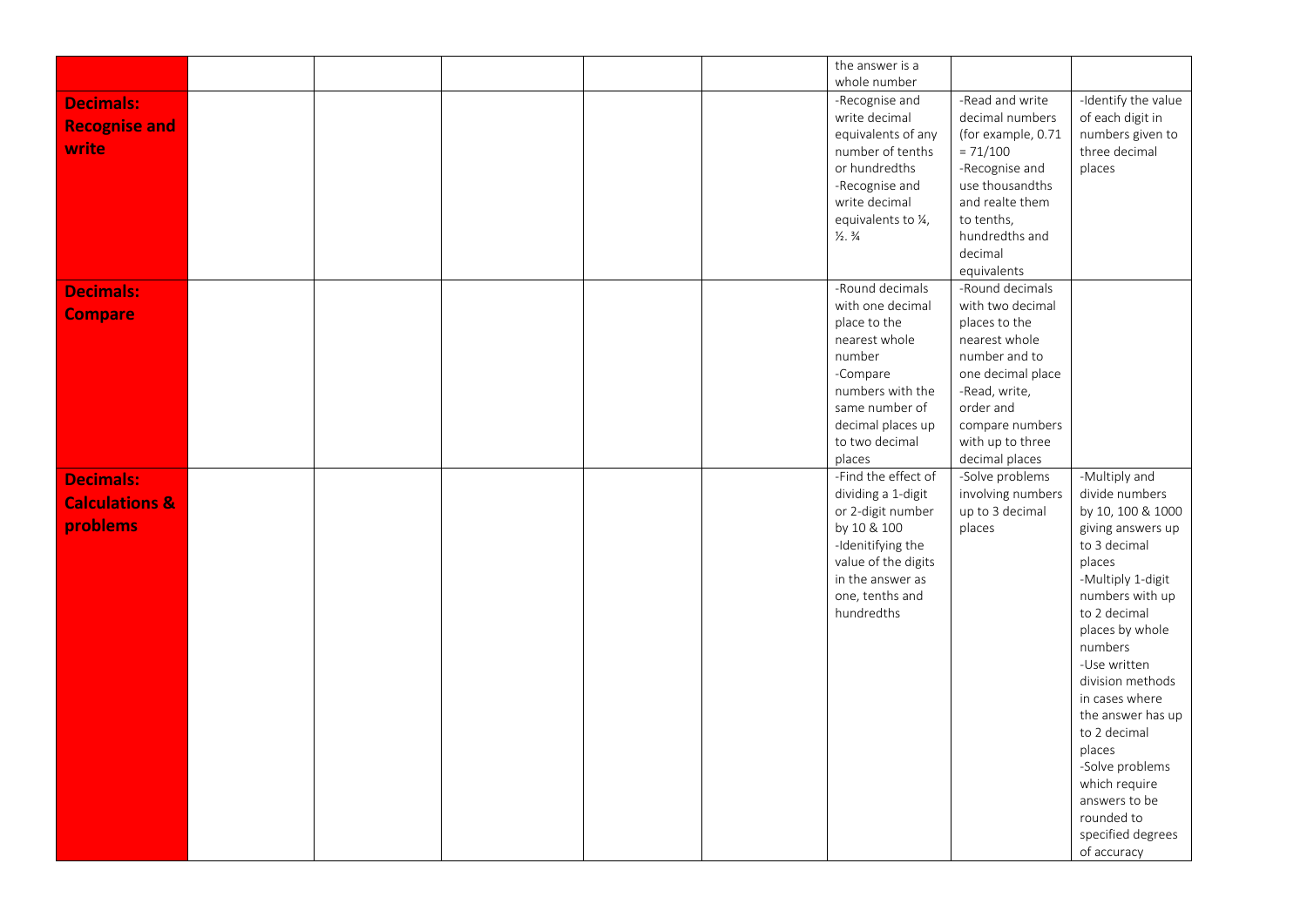| F, D, P           |  |  | -Solve simple       | -Recognise the      | -Associate a        |
|-------------------|--|--|---------------------|---------------------|---------------------|
|                   |  |  | measure and         | per cent symbol     | fraction with       |
|                   |  |  | money problems      | and understand      | division and        |
|                   |  |  | involving fractions | that per cent       | calculate decimal   |
|                   |  |  | and decimals to 2   | relates to          | fraction            |
|                   |  |  | decimal places      | 'number of parts    | equivalents (for    |
|                   |  |  |                     | per hundred' and    | example 0.375)      |
|                   |  |  |                     | write percentages   | for a simple        |
|                   |  |  |                     | as a fraction with  | fraction (for       |
|                   |  |  |                     | a denominator of    | example 3/8)        |
|                   |  |  |                     | 100 and as a        | -Recall and use     |
|                   |  |  |                     | decimal             | equivelences        |
|                   |  |  |                     | -Solve problems     | between simple      |
|                   |  |  |                     | which require       | fractions,          |
|                   |  |  |                     | knowing             | decimals and        |
|                   |  |  |                     | percentages and     | percentages,        |
|                   |  |  |                     | decimal             | including in        |
|                   |  |  |                     | equivalents of 1/2. | different contexts  |
|                   |  |  |                     | 1/4, 1/5, 2/5, 4/5  |                     |
|                   |  |  |                     | and those           |                     |
|                   |  |  |                     | fractions with a    |                     |
|                   |  |  |                     | denominators of a   |                     |
|                   |  |  |                     | multiple of 10 or   |                     |
|                   |  |  |                     | 25                  |                     |
|                   |  |  |                     |                     | -Solve problems     |
| Ratio &           |  |  |                     |                     | involving the       |
| <b>Proportion</b> |  |  |                     |                     | relative sizes of 2 |
|                   |  |  |                     |                     | quantities where    |
|                   |  |  |                     |                     | missing values can  |
|                   |  |  |                     |                     | be found by using   |
|                   |  |  |                     |                     | integer             |
|                   |  |  |                     |                     | multiplication and  |
|                   |  |  |                     |                     | division facts      |
|                   |  |  |                     |                     | -Solve problems     |
|                   |  |  |                     |                     | involving the       |
|                   |  |  |                     |                     | calculation of      |
|                   |  |  |                     |                     | percentages (for    |
|                   |  |  |                     |                     | example of          |
|                   |  |  |                     |                     | measures, and       |
|                   |  |  |                     |                     | such as 15% of      |
|                   |  |  |                     |                     | 360) and the use    |
|                   |  |  |                     |                     | of percentages for  |
|                   |  |  |                     |                     | comparison          |
|                   |  |  |                     |                     | -Solve problems     |
|                   |  |  |                     |                     | involving similar   |
|                   |  |  |                     |                     | shapes where the    |
|                   |  |  |                     |                     | scale factor is     |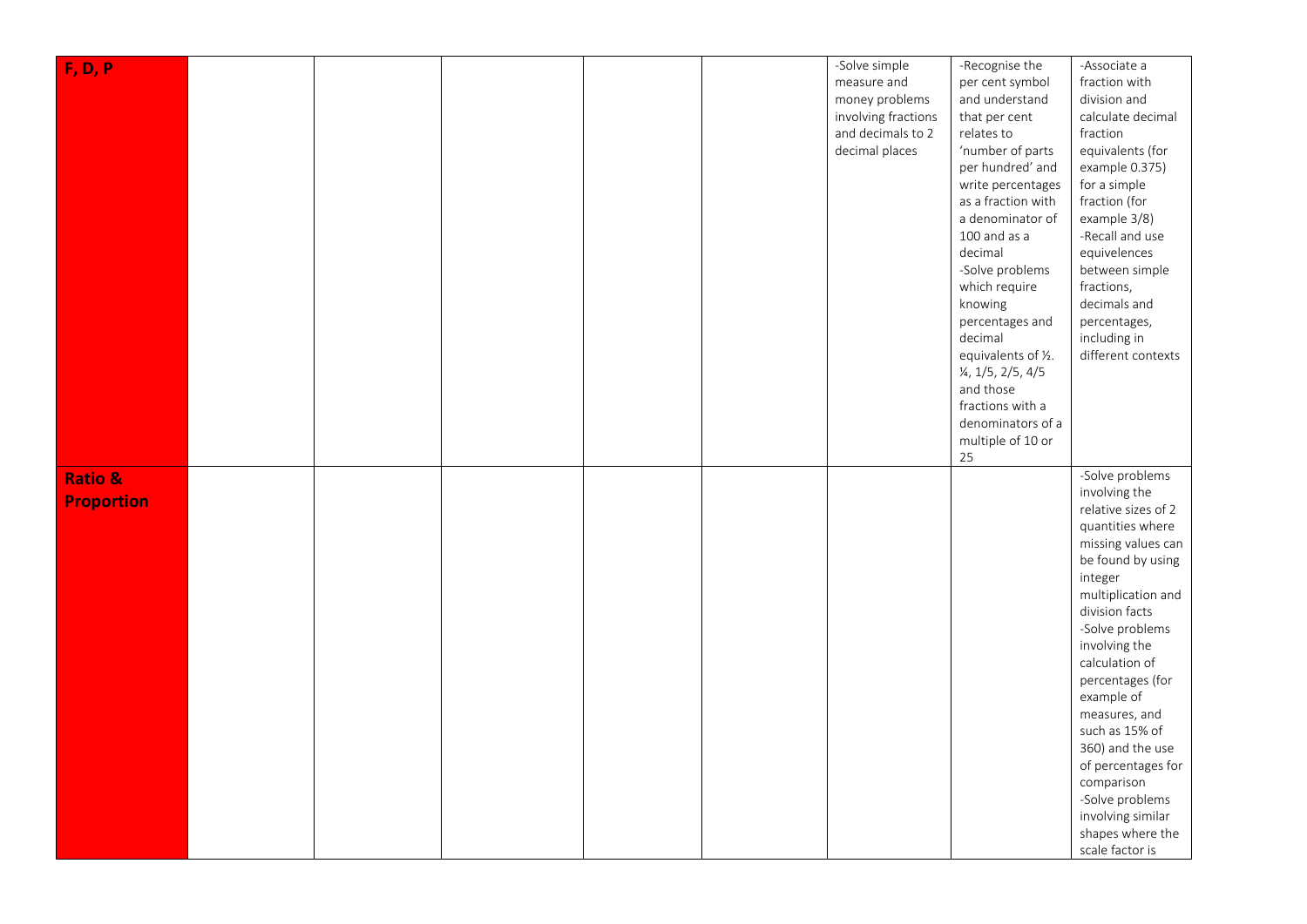| Algebra (+                                      | -Talk about and                                                                                                                                                                                                                                                                                                                                                                                                         | -Continue, copy                            | -Solve one-step                                                                                                                                                                                                                                     | -Recognise and                                                                                                                                                                                                                           | -Solve problems                                                                                                             |                                                                                                                                                          |                                                                                                                                                                                                                                            | known or can be<br>found<br>-Solve problems<br>involving unequal<br>sharing and<br>grouping using<br>knowledge of<br>fractions and<br>multiples<br>-Use simple                                                                                                                 |
|-------------------------------------------------|-------------------------------------------------------------------------------------------------------------------------------------------------------------------------------------------------------------------------------------------------------------------------------------------------------------------------------------------------------------------------------------------------------------------------|--------------------------------------------|-----------------------------------------------------------------------------------------------------------------------------------------------------------------------------------------------------------------------------------------------------|------------------------------------------------------------------------------------------------------------------------------------------------------------------------------------------------------------------------------------------|-----------------------------------------------------------------------------------------------------------------------------|----------------------------------------------------------------------------------------------------------------------------------------------------------|--------------------------------------------------------------------------------------------------------------------------------------------------------------------------------------------------------------------------------------------|--------------------------------------------------------------------------------------------------------------------------------------------------------------------------------------------------------------------------------------------------------------------------------|
| sequencing in<br>EYFS)                          | identify the<br>patterns around<br>them, for examples<br>stripes on clothes,<br>designs on<br>wallpaper. Use<br>langaues such as<br>'blob', 'spotty',<br>'pointy'<br>-Extend and create<br>ABAB patterns-<br>stick, leaf, stick,<br>leaf<br>-Notice and correct<br>an error in a<br>repeating pattern<br>-Begin to describe<br>a sequence of<br>events, real or<br>fictional, using<br>words such as<br>'first', 'then' | and create<br>repeating patterns           | problems that involve<br>addition and<br>subtraction, using<br>concrete objects and<br>pictorial<br>representations, and<br>missing number<br>problems such as 7=<br>$*q$                                                                           | use the inverse<br>relationship<br>between addition<br>and subtraction<br>and use this to<br>check calculations<br>and solve missing<br>number problems                                                                                  | including missing<br>number problems                                                                                        |                                                                                                                                                          |                                                                                                                                                                                                                                            | formulae<br>-Generate and<br>describe linear<br>number<br>sequences<br>-Express missing<br>number problems<br>algebraically<br>-Find pairs of<br>numbers that<br>satisfy an<br>equation with 2<br>unknowns<br>-Enumerate<br>possibilities of<br>combinations of 2<br>variables |
|                                                 | <b>Nursery</b>                                                                                                                                                                                                                                                                                                                                                                                                          | <b>Reception</b>                           | Year 1                                                                                                                                                                                                                                              | Year <sub>2</sub>                                                                                                                                                                                                                        | Year <sub>3</sub>                                                                                                           | Year 4                                                                                                                                                   | Year 5                                                                                                                                                                                                                                     | Year 6                                                                                                                                                                                                                                                                         |
| <b>Measurement:</b><br><b>Using</b><br>measures | -Make<br>comparisons<br>between objects<br>relating to size,<br>length, weight and<br>capacity                                                                                                                                                                                                                                                                                                                          | -Compare length,<br>weight and<br>capacity | -Compare, describe<br>and solve practical<br>problems for:<br>*lengths and heights<br>(for example<br>long/short,<br>longer/shorted,<br>tall/short,<br>double/half)<br>*mass/weight (for<br>example, heavy/light,<br>heavier than, lighter<br>than) | -Choose and use<br>appropriate<br>standard units to<br>estimate and<br>measure<br>length/height in<br>any direction<br>(m/cm), mass<br>$(kg/g)$ ,<br>temperature (°C),<br>capacity<br>(litres/ml) to the<br>nearest<br>appropriate unti, | -Measure,<br>compare, add and<br>subtract lengths<br>$(m, cm, mm)$ , mass<br>$(kg/g)$ ,<br>volume/capacity<br>$\frac{1}{m}$ | -Convert between<br>different units of<br>measure (for<br>example, km=m,<br>hour=minute)<br>-Estimate,<br>compare and<br>calculate different<br>measures | -Convert between<br>different units of<br>metric measure<br>(for example,<br>k=m, m=cm,<br>cm=mm, g=kg,<br>$ =m $<br>-Understand and<br>use approximate<br>equivalences<br>between metric<br>units and<br>common imperial<br>units such as | -Solve problems<br>involving the<br>calculation and<br>conversion of<br>units of measure,<br>using decimal<br>notation up to<br>three decimal<br>places where<br>appropriate<br>-Use, read, write<br>and convert<br>between standard<br>units, converting                      |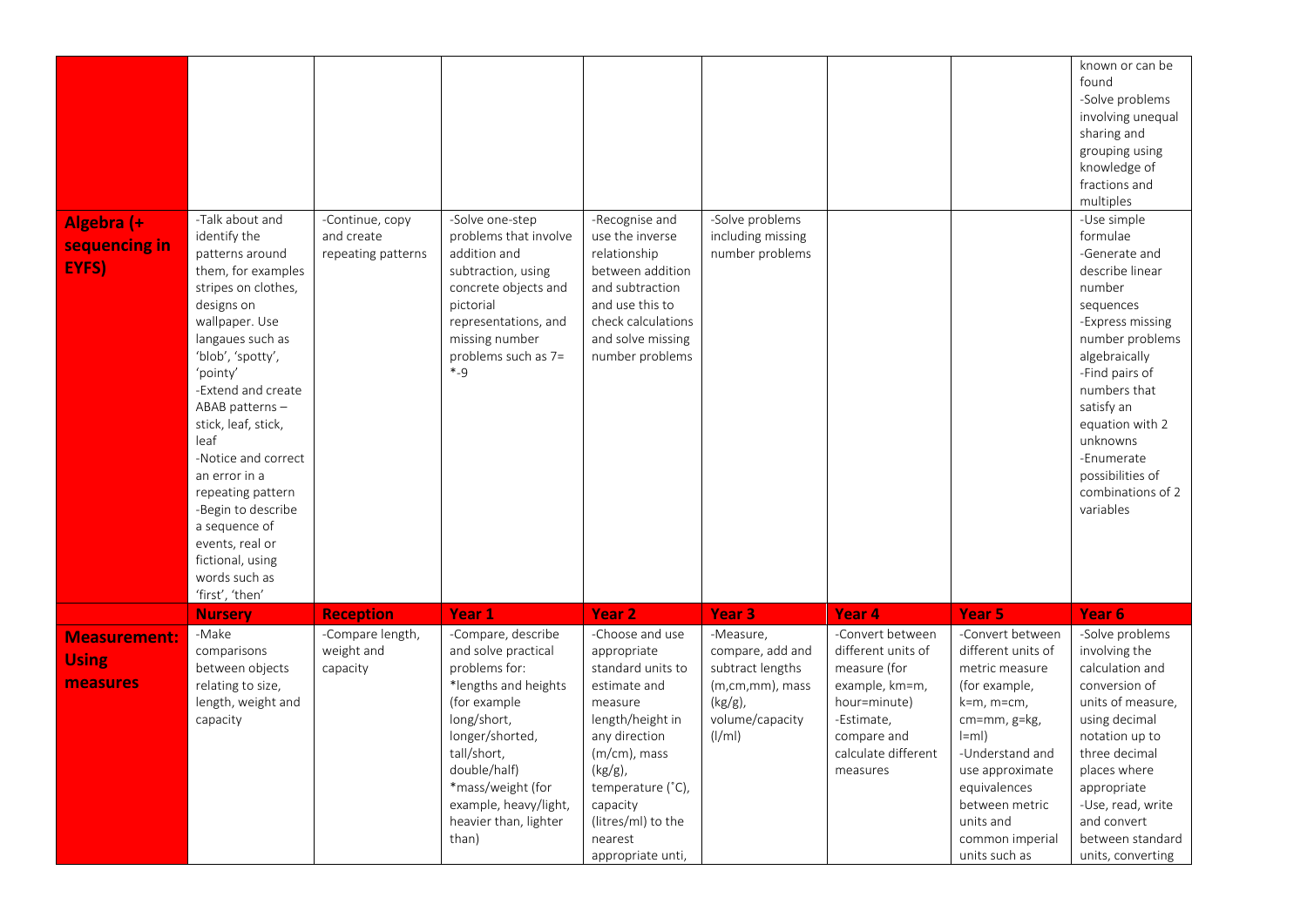|                                     |  | *capacity and volume<br>(for example<br>full/empty, more<br>than, less than, half,<br>half full, quarter)<br>*time (for example<br>quicker.slower, earlier,<br>later)<br>-Measure and begin<br>to record the<br>following:<br>*lengths and heights<br>*mass/weight<br>*capacity and volume<br>*time (hours,<br>minutes, seconds) | using rulers,<br>scales,<br>thermometers<br>and measuring<br>vessels<br>-Compare and<br>order lengths,<br>mass,<br>volume/capacity<br>and record the<br>results using >, <<br>$and =$                                                                                                                                                                                            |                                                                                                                     |                                                                                                         | inches, pound and<br>pints<br>-Use all four<br>operations to<br>solve problems<br>involving measure<br>(for example<br>length, mass,<br>volume, money)<br>using decimal<br>notation,<br>including scaling | measurements of<br>length, mass,<br>volume and time<br>from a smaller<br>unit of measure<br>to a larger unit,<br>and vice versa,<br>using decimal<br>notation up to 3<br>d.p.<br>-Convert between<br>miles and km |
|-------------------------------------|--|----------------------------------------------------------------------------------------------------------------------------------------------------------------------------------------------------------------------------------------------------------------------------------------------------------------------------------|----------------------------------------------------------------------------------------------------------------------------------------------------------------------------------------------------------------------------------------------------------------------------------------------------------------------------------------------------------------------------------|---------------------------------------------------------------------------------------------------------------------|---------------------------------------------------------------------------------------------------------|-----------------------------------------------------------------------------------------------------------------------------------------------------------------------------------------------------------|-------------------------------------------------------------------------------------------------------------------------------------------------------------------------------------------------------------------|
| <b>Measurement:</b><br><b>Money</b> |  | -Recognise and know<br>the value of different<br>denominations of<br>coins and notes                                                                                                                                                                                                                                             | -Recognise and<br>use symbols for<br>pounds (£) and<br>pence (p);<br>combine amounts<br>to make a<br>particular value<br>-Find different<br>combinations of<br>coins that equal<br>the same<br>amounts of<br>money<br>-Solve simple<br>problems in a<br>practical context<br>involving addition<br>and subtraction<br>of money of the<br>same unit<br>including giving<br>change | -Add and subtract<br>amounts of money<br>to give change,<br>using both £ and p<br>in practical<br>contexts          | -Estimate,<br>compare and<br>calculate different<br>measures,<br>including money in<br>pounds and pence | -Use all four<br>operations to<br>solve problems<br>involving measure<br>(for example,<br>money)                                                                                                          |                                                                                                                                                                                                                   |
| <b>Measurement:</b><br><b>Time</b>  |  | -Sequence events in<br>chronological order<br>using language (e.g.<br>before and after,<br>next, first, today,<br>yesterday, tomorrow,                                                                                                                                                                                           | -Compare and<br>sequence<br>intervals of time<br>-Tell and write<br>the time to five<br>minutes,                                                                                                                                                                                                                                                                                 | -Tell and write the<br>time from an<br>analogue clock,<br>including using<br>Roman numerals<br>from I to XII and 12 | -Read, write and<br>convert time<br>between analogue<br>and digital 12- and<br>24- hour clocks          | -Solve problems<br>involving<br>converting<br>between units of<br>time                                                                                                                                    | -Use, read, write<br>and convert<br>between standard<br>units, converting<br>measurements of<br>time from a                                                                                                       |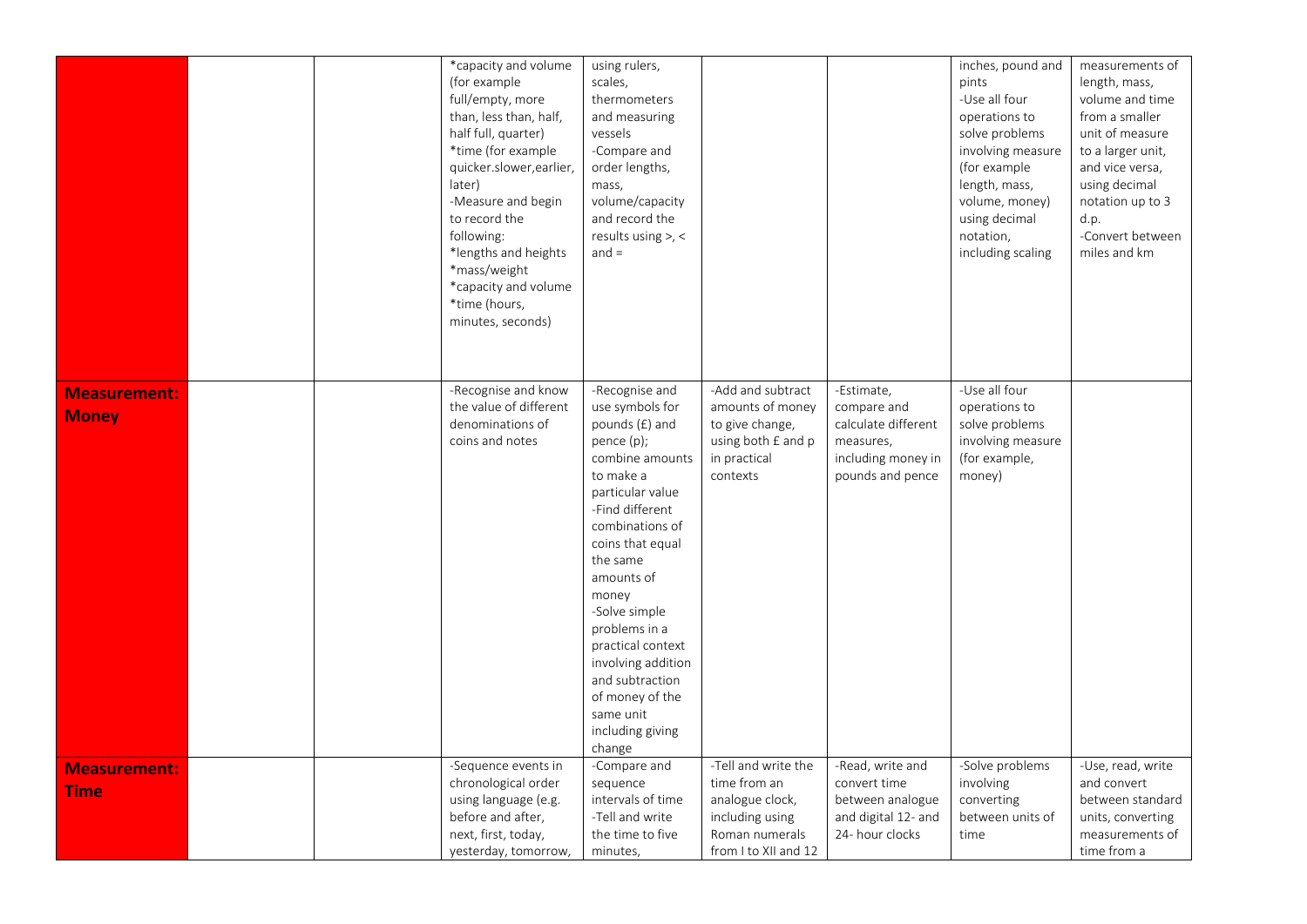|                     |  | morning, afternoon     | including quarter | hour and 24 hour    | -Solve problems     |                                | similar unit of   |
|---------------------|--|------------------------|-------------------|---------------------|---------------------|--------------------------------|-------------------|
|                     |  |                        |                   | clocks              |                     |                                |                   |
|                     |  | and evening            | past/to the hour  |                     | involving           |                                | measure to a      |
|                     |  | -Recognise and use     | and draw the      | -Estimate and read  | converting from     |                                | larger unit, and  |
|                     |  | language relating to   | hands on a clock  | time with           | hours to minutes;   |                                | vice versa        |
|                     |  | dates, including days  | face to show      | increasing          | minutes to          |                                |                   |
|                     |  | of the week, weeks,    | these times       | accuracy to the     | seconds; years to   |                                |                   |
|                     |  | months and years       | -Know the         | nearest minute;     | months; weeks to    |                                |                   |
|                     |  | -Tell the time to the  | number of         | record and          | days                |                                |                   |
|                     |  | hour and half past the | minutes in an     | compare time in     |                     |                                |                   |
|                     |  | hour and draw the      | hour and the      | terms of seconds,   |                     |                                |                   |
|                     |  | hands on a clock faces | number of hours   | minutes and         |                     |                                |                   |
|                     |  | to show these times    | in a day          | hours;use           |                     |                                |                   |
|                     |  |                        |                   | vocabulary such as  |                     |                                |                   |
|                     |  |                        |                   | o'clock, am/pm,     |                     |                                |                   |
|                     |  |                        |                   | morning             |                     |                                |                   |
|                     |  |                        |                   | afternoon, noon     |                     |                                |                   |
|                     |  |                        |                   | and midnight        |                     |                                |                   |
|                     |  |                        |                   | -Know the number    |                     |                                |                   |
|                     |  |                        |                   | of seconds in a     |                     |                                |                   |
|                     |  |                        |                   | minute and the      |                     |                                |                   |
|                     |  |                        |                   | number of days in   |                     |                                |                   |
|                     |  |                        |                   | each month, year    |                     |                                |                   |
|                     |  |                        |                   | and leap year       |                     |                                |                   |
|                     |  |                        |                   | -Compare            |                     |                                |                   |
|                     |  |                        |                   | durations of        |                     |                                |                   |
|                     |  |                        |                   | events (for         |                     |                                |                   |
|                     |  |                        |                   | example to          |                     |                                |                   |
|                     |  |                        |                   | calculate the time  |                     |                                |                   |
|                     |  |                        |                   |                     |                     |                                |                   |
|                     |  |                        |                   | taken by particular |                     |                                |                   |
|                     |  |                        |                   | events or tasks)    |                     |                                |                   |
| <b>Measurement:</b> |  |                        |                   | -Measure and        | -Measure and        | -Measure and                   | -Recognise that   |
| Perimeter,          |  |                        |                   | calculate the       | calculate the       | calculate the                  | shapes with the   |
|                     |  |                        |                   | perimeter of a      | perimeter of a      | perimeter of                   | same areas can    |
| area, volume        |  |                        |                   | rectilinear figure  | rectilinear figure  | composite                      | have different    |
|                     |  |                        |                   | (including squares) | (including squares) | rectilinear shapes             | perimeters and    |
|                     |  |                        |                   | in centimetres and  | in centimetres and  | in centimetres                 | vice versa        |
|                     |  |                        |                   | metres              | metres              | and metres                     | -Recognise when   |
|                     |  |                        |                   | -Find the area of   | -Find the area of   | -Calculate and                 | it is possible to |
|                     |  |                        |                   | rectilinear shapes  | rectilinear shapes  | compare the area               | use formulae for  |
|                     |  |                        |                   | by counting         | by counting         | of rectangles                  | area and volume   |
|                     |  |                        |                   | squares             | squares             | (including                     | of shapes         |
|                     |  |                        |                   |                     |                     | squares) and                   | -Calculate the    |
|                     |  |                        |                   |                     |                     | including using                | area of           |
|                     |  |                        |                   |                     |                     | standard units,                | parallelograms    |
|                     |  |                        |                   |                     |                     | square                         | and triangles     |
|                     |  |                        |                   |                     |                     | centimetres (cm <sup>2</sup> ) | -Calculate,       |
|                     |  |                        |                   |                     |                     | ad square metres               | estimate and      |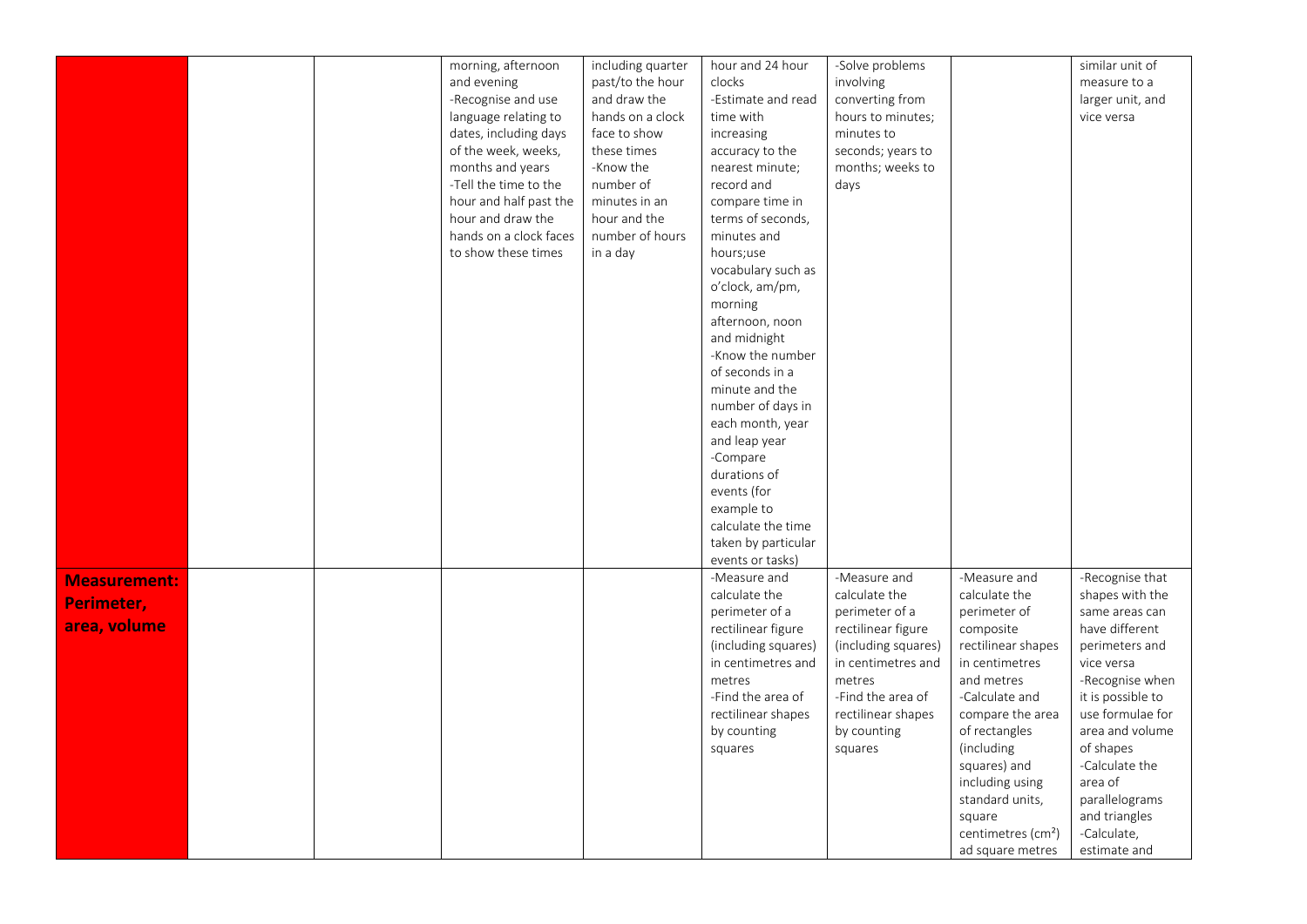|                                |                                                                                                                                                                                                                                                                                                                                                                           |                                                                                                                                                                                                                                 |                                                                                                               |                                                                                                                                                                                                                                                                                                                                                    |                                                                                                                              |                                                                                                                                                                                                                                   | $(m2)$ and estimate<br>the area of<br>irregular shapes<br>-Estimate volume<br>(e.g. using 1cm <sup>3</sup><br>vlocks to build<br>cuboids (including<br>cubes) and<br>capacity (e.g.<br>using water)                                       | compare volume<br>of cubes and<br>cuboids using<br>standard units,<br>including cubic<br>cubic centimetres<br>$(cm3)$ and cubic<br>meteres $(m3)$ and<br>extending to<br>other units (for<br>example, mm <sup>3</sup><br>and $km3$ )                                                                               |
|--------------------------------|---------------------------------------------------------------------------------------------------------------------------------------------------------------------------------------------------------------------------------------------------------------------------------------------------------------------------------------------------------------------------|---------------------------------------------------------------------------------------------------------------------------------------------------------------------------------------------------------------------------------|---------------------------------------------------------------------------------------------------------------|----------------------------------------------------------------------------------------------------------------------------------------------------------------------------------------------------------------------------------------------------------------------------------------------------------------------------------------------------|------------------------------------------------------------------------------------------------------------------------------|-----------------------------------------------------------------------------------------------------------------------------------------------------------------------------------------------------------------------------------|-------------------------------------------------------------------------------------------------------------------------------------------------------------------------------------------------------------------------------------------|--------------------------------------------------------------------------------------------------------------------------------------------------------------------------------------------------------------------------------------------------------------------------------------------------------------------|
|                                | <b>Nursery</b>                                                                                                                                                                                                                                                                                                                                                            | <b>Reception</b>                                                                                                                                                                                                                | Year <sub>1</sub>                                                                                             | Year <sub>2</sub>                                                                                                                                                                                                                                                                                                                                  | Year <sub>3</sub>                                                                                                            | Year <sub>4</sub>                                                                                                                                                                                                                 | Year <sub>5</sub>                                                                                                                                                                                                                         | Year 6                                                                                                                                                                                                                                                                                                             |
| <b>Geometry: 2-D</b><br>shapes | -Talk about and<br>explore 2D and 3D<br>shapes (for<br>example: circles,<br>rectangles,<br>triangles and<br>cuboids) using<br>informal and<br>mathematical<br>language: sides,<br>corners, straight,<br>flat, round<br>-Select shapes<br>appropriately: flat<br>surfaces for<br>building, a<br>triangular prism for<br>a roof etc<br>- Combine shapes<br>to make new ones | -Select, rotate and<br>manipulate shapes<br>to develop spatial<br>reasoning skills<br>-Compose and<br>decompose shapes<br>so that children<br>recognise a shape<br>can have other<br>shapes within it<br>just as numbers<br>can | -Recognise and name<br>common 2-D shapes<br>(e.g. rectangles<br>(including squares),<br>circles and triangles | -Identify and<br>describe the<br>properties of "D<br>shapes, including<br>the number of<br>sides and line<br>symmetry in a<br>vertical line<br>-Identify 2D<br>shapes on the<br>surface of £D<br>shapes, (e.g. a<br>circle on a<br>cylinder and a<br>triangle on a<br>pyramid)<br>-Compare and<br>sort common 2D<br>shapes and<br>everyday objects | -Draw 2D shapes                                                                                                              | -Compare and<br>classify geometric<br>shapes, including<br>quadrilaterals and<br>triangles, based on<br>their properties<br>and sizes<br>-Identify lines of<br>symmetry in "D<br>shapes presented<br>in different<br>orientations | -Distinguish<br>between regular<br>and irregular<br>polygons based<br>on reasoning<br>about equal sides<br>and angles.<br>-Use the<br>properties of<br>rectangles to<br>deduce related<br>facts and find<br>missing lengths<br>and angles | -Draw 2D shapes<br>using given<br>dimensions and<br>angles<br>-Compare and<br>classify geometric<br>shapes based on<br>their properties<br>and sizes<br>-Illustrate and<br>name parts of<br>circles, including<br>radius, diameter<br>and<br>circumference<br>and know that the<br>diameter is twice<br>the radius |
| <b>Geometry: 3-D</b><br>shapes | - an arch, a bigger<br>tirangle                                                                                                                                                                                                                                                                                                                                           |                                                                                                                                                                                                                                 | -Recognise and name<br>common 3D shapes<br>(e.g. cuboids<br>(including cubes),<br>pyramids and<br>spheres)    | -Recognise and<br>name common<br>3D shapes (for<br>example, cuboids<br>(including cubes),<br>pyramids and<br>spheres)<br>-Compare and<br>sort common 3D<br>shapes and<br>everyday objects                                                                                                                                                          | -Make 3D shapes<br>using modelling<br>materials;<br>recognise 3D<br>shapes in different<br>orientations and<br>describe them |                                                                                                                                                                                                                                   | -Identify 3D<br>shapes, including<br>cubes and other<br>cuboids, from 2D<br>representations                                                                                                                                               | -Recognise,<br>describe and build<br>simple 3D shapes,<br>including making<br>nets                                                                                                                                                                                                                                 |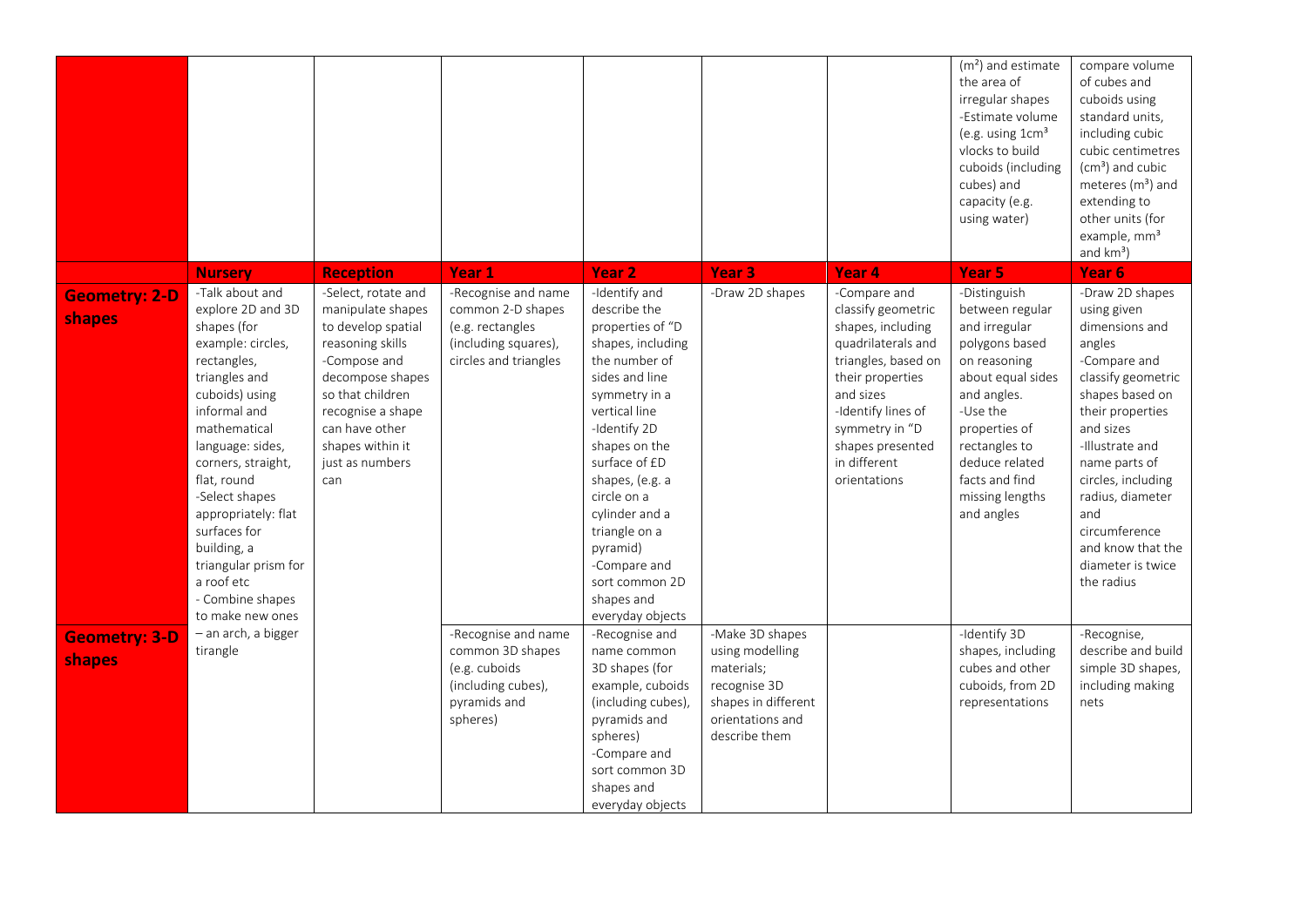| <b>Geometry:</b>      |                      |                      |                    | -Recognise angles    | -Identify acute and   | -Know angles are    | -Find unknown      |
|-----------------------|----------------------|----------------------|--------------------|----------------------|-----------------------|---------------------|--------------------|
|                       |                      |                      |                    | as a property of     | obtuse angles and     | measured in         | angles in any      |
| <b>Angles and</b>     |                      |                      |                    | shape or a           | compare and           | degrees: estimate   | triangles;         |
| <b>lines</b>          |                      |                      |                    | description of a     | order angles up to    | and compare         | quadrilaterals,    |
|                       |                      |                      |                    | turn                 | two right angles by   | acute, obtuse and   | and regular        |
|                       |                      |                      |                    | -Identify right      | size                  | reflex angles       | polygons           |
|                       |                      |                      |                    | angles, recognise    | -identify lines of    | -Draw given         | -Recognise angles  |
|                       |                      |                      |                    | that two right       | symmetry in "D        | angles and          | where they meet    |
|                       |                      |                      |                    | angles make a        | shapes presented      | measure them in     | at a point, are on |
|                       |                      |                      |                    | half-turn, three     | in different          | degrees             | a straight, or are |
|                       |                      |                      |                    | make three           | orientations          | -Identify:          | vertically         |
|                       |                      |                      |                    | quarters of a turn   | -Complete a           | *angles at a point  | opposite, and find |
|                       |                      |                      |                    | and four a           | simple symmetric      | and one whole       | missing angles     |
|                       |                      |                      |                    | complete turn;       | figure with respect   | turn (total 360     |                    |
|                       |                      |                      |                    | identify whether     | to a specific line of | degrees)            |                    |
|                       |                      |                      |                    | angles are greater   | symmetry              | *angles at a point  |                    |
|                       |                      |                      |                    | than or less than a  |                       | on a straight line  |                    |
|                       |                      |                      |                    | right angle          |                       | and 1/2 a turn      |                    |
|                       |                      |                      |                    | -Identify horizontal |                       | (total 180          |                    |
|                       |                      |                      |                    | and vertical lines   |                       | degrees)            |                    |
|                       |                      |                      |                    | and pairs of         |                       | *other multiples    |                    |
|                       |                      |                      |                    | perpendicular and    |                       | of 90 degrees       |                    |
|                       |                      |                      |                    | parallel lines       |                       |                     |                    |
|                       | -Understand          | -Describe position,  | -Order and         |                      | -Describe positions   | -Identify, describe | -Describe          |
| <b>Geometry:</b>      | position through     | direction and        | arrange            |                      | on a 2-D grid as      | and represent the   | positions on the   |
| <b>Position &amp;</b> | words alone (for     | movement, including  | combinations of    |                      | co-ordinates in the   | position of a       | full co-ordinate   |
| direction             | example: the bag is  | whole, half, quarter | mathematical       |                      | first quadrant        | shape following a   | grid (all four     |
|                       | under the table)     | and three-quarter    | objects in         |                      | -Describe             | reflection or       | quadrants)         |
|                       | with no pointing     | turns                | patterns and       |                      | movements             | translation, using  | -Draw and          |
|                       | -Describe a familiar |                      | sequences          |                      | between positions     | the appropriate     | translate simple   |
|                       | route                |                      | -Use               |                      | as translations of a  | language, and       | shapes on the co-  |
|                       | -Discuss routes and  |                      | mathematical       |                      | given unit to the     | know that the       | ordinate plane,    |
|                       | locations, using     |                      | vocabulary to      |                      | left/right and        | shape has not       | and reflect them   |
|                       | words like 'in front |                      | describe position, |                      | up/down               | changed             | in the axes        |
|                       | of' and 'behind'     |                      | direction and      |                      | -Plot specified       |                     |                    |
|                       |                      |                      | movement,          |                      | points and draw       |                     |                    |
|                       |                      |                      | including          |                      | sides to complete     |                     |                    |
|                       |                      |                      | movement in a      |                      | a given polygon       |                     |                    |
|                       |                      |                      | straight line and  |                      |                       |                     |                    |
|                       |                      |                      | distinguishing     |                      |                       |                     |                    |
|                       |                      |                      | between rotation   |                      |                       |                     |                    |
|                       |                      |                      | as a turn and in   |                      |                       |                     |                    |
|                       |                      |                      | terms of right     |                      |                       |                     |                    |
|                       |                      |                      | angles for         |                      |                       |                     |                    |
|                       |                      |                      | quarter, half and  |                      |                       |                     |                    |
|                       |                      |                      | three-quarter      |                      |                       |                     |                    |
|                       |                      |                      | turns (clockwise   |                      |                       |                     |                    |